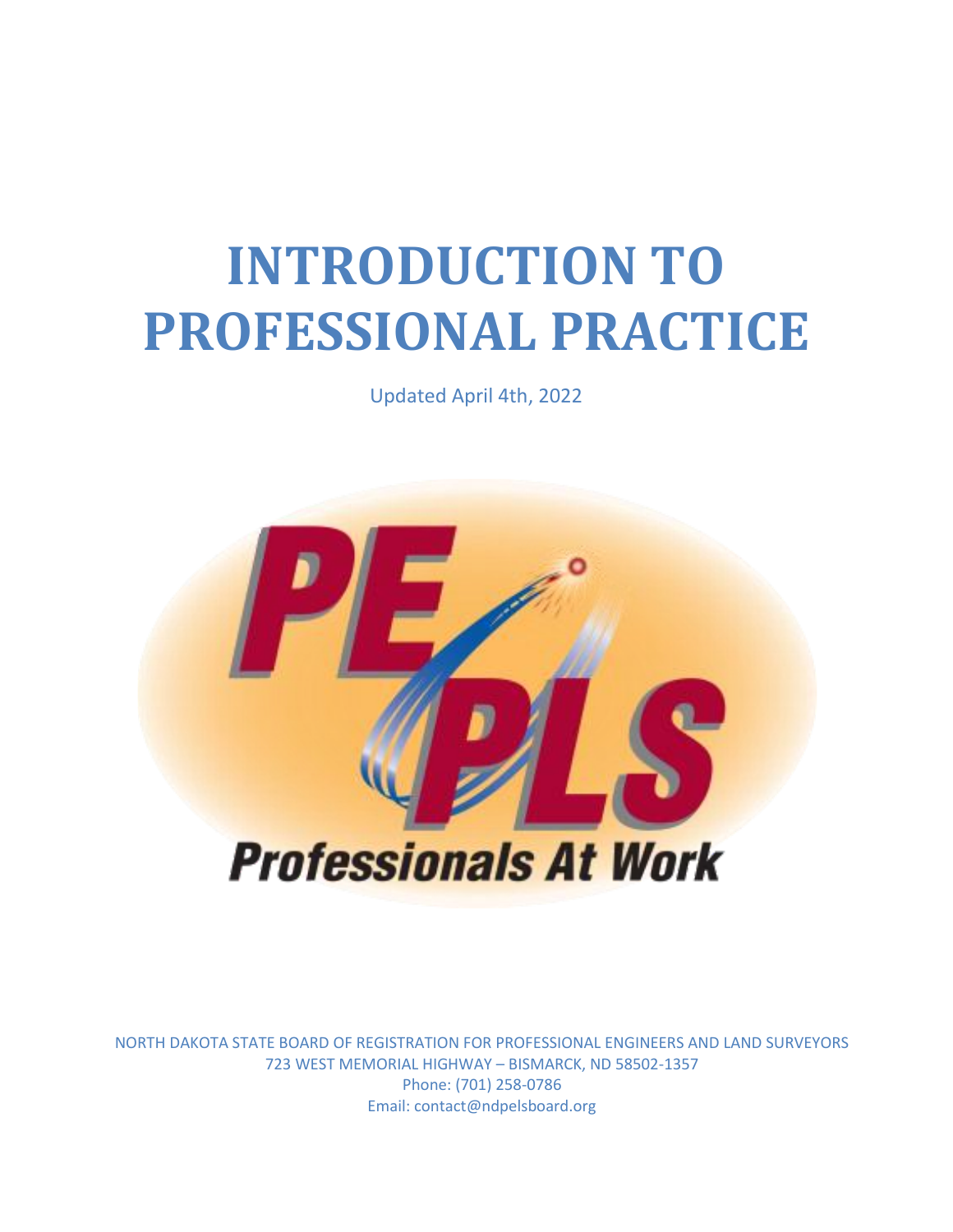# **Table of Contents**

Page Number

| Introduction                               | $\overline{2}$ |
|--------------------------------------------|----------------|
| The Licensure Track                        | 2              |
| Benefits of Being Licensed                 | 2              |
| <b>Statutes and Rules</b>                  | 3              |
| The Board of Registration                  | 4              |
| <b>Registration Requirements</b>           | 5              |
| Experience                                 | 6              |
| <b>Getting Registered</b>                  | 6              |
| <b>NCEES</b>                               | 7              |
| <b>NCEES Model Law</b>                     | 8              |
| <b>Reciprocal Licensing</b>                | 8              |
| <b>Disciplinary Actions</b>                | 9              |
| <b>Ethics</b>                              | 11             |
| Land Surveying Experience Descriptions     | 12             |
| <b>Engineering Experience Descriptions</b> | 20             |
| Conclusion                                 | 26             |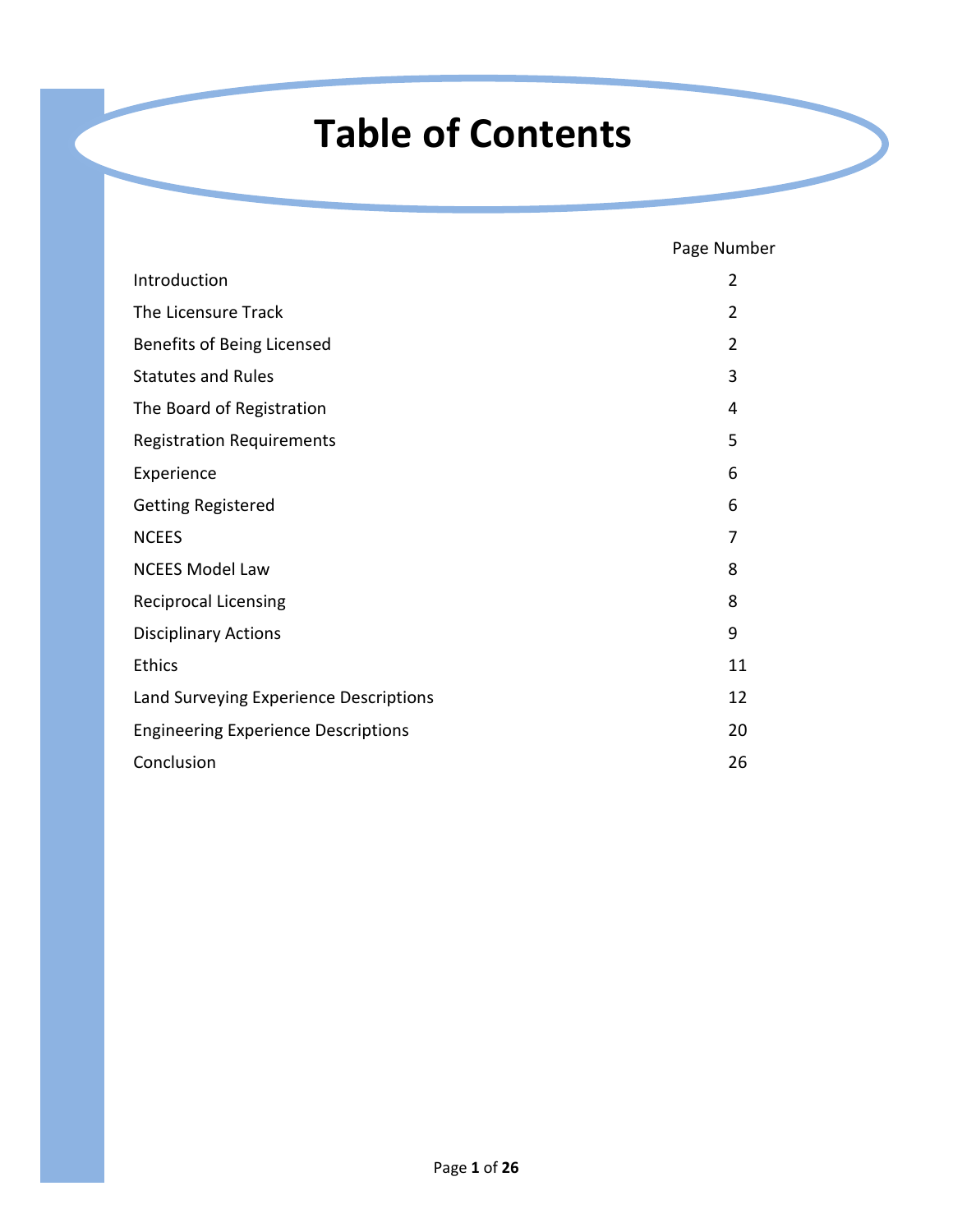#### **Introduction**

Congratulations on passing your first step in becoming a registered professional! Many licensed professionals will tell you that passing the fundamentals exam is the most difficult part of the licensure process. So, now that the most difficult part is behind you, let's look forward to your future.

You probably think that you've done enough reading in school to last a lifetime. In fact, the reading you have done **will** last a lifetime but there is always more you need to know. This document contains *statutes* from the North Dakota Century Code and *rules* from the North Dakota Administrative Code that you will have to know in order to practice as a Professional Engineer or Professional Land Surveyor. This *Introduction to Professional Practice* you are reading now contains information that is not found in statutes or rules but will be very important to your professional career. Taking the time to read this document will answer a lot of your questions and save you time as your professional career develops.

#### **The Licensure Track**

By taking and passing the Fundamentals examination, you have started on the licensure track. Statistically, only about 20% of college graduates continue on the licensure track to become licensed professionals. What do the other 80% do? Many graduates work in industry where licensure is often not required. Some may work for government entities that are exempt from state licensing requirements. Others continue to work in the private sector under the supervision of a licensed Professional Engineer (PE) or Professional Land Surveyor (PLS). There are also some who choose a different profession altogether. By getting on the licensure track, *and staying on it*, you will become part of the 20% who have far greater career options than those who do not become licensed.

#### **Benefits of Being Licensed**

- $\triangleright$  I've got a good job already, why do I have to take another test?
- $\triangleright$  I'm just too busy right now; I'll take the exam in a couple of years.
- $\triangleright$  I'm not sure how being licensed will benefit me but it looks like it will be more trouble than it's worth.
- $\triangleright$  Are you kidding me? Go back to studying??

Do any of these statements sound familiar? If so, you are not alone. The thought of taking an 8-hour exam certainly seems like a lot of work, especially when you have a full-time job and have so much other stuff to do. And, of course, who wants to spend their weekends and evenings studying for a test? But rather than focusing on the extra work preparing for the the Principles and Practice exam, why not take a look at some of the benefits?

**Status:** The use of the professional title, either Professional Engineer or Professional Land Surveyor, carries a level of prestige with it. In North Dakota, the use of the title is restricted by law. Only those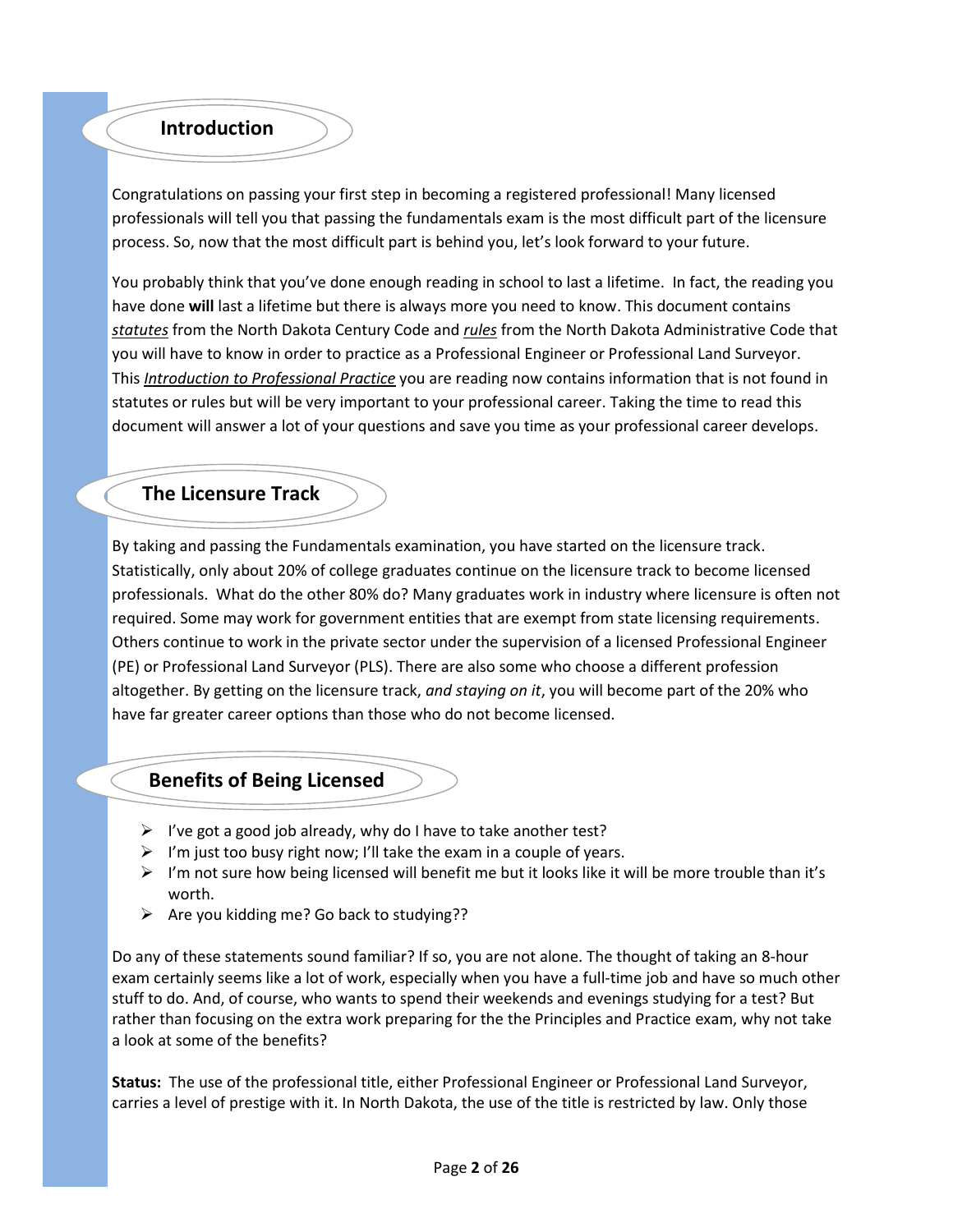individuals who have passed both the Fundamentals exam and the Principles and Practice exam and have the proper education and experience meet the requirements to use them. Signing your name and placing "P.E." or "P.L.S." behind it raises your professional credibility, and most importantly at this stage of your career, increases your employability.

**Employment Opportunity**: Companies are always looking for ways to increase their marketability to increase their bottom line. An individual who is licensed can legally take on a variety of different projects. There is no need to have a supervising professional or rely on an industrial exemption to practice. If you are licensed, you are more marketable and more profitable for a potential employer. In short, unlicensed individuals are less marketable and less profitable than licensed individuals.

**Responsible Charge:** Do you want to be the boss someday? If so, you need to be licensed. In private practice, only a licensed individual can sign and seal documents. Government agencies are taking their cue from the private sector and requiring individuals with professional licenses to progress beyond certain pay grades. If you want to design your own project and see it come to reality, you need to be licensed.

**Flexibility:** The past few years have shown that even the largest manufacturers and businesses fail. If you aren't a licensed professional, your only options are to take a job with a firm and work under someone else's supervision or find a job with a government agency that doesn't require a license. If you have a license to back yourself up, you would not only be more enticing to potential employers, but you would also be able to start your own business while you are looking for work.

**Money:** Last, but certainly not least, is higher income for licensed professionals. Average income for engineers varies depending on discipline, qualifications, experience, and location. The National Society of Professional Engineers reports that P.E.s average 20% a year more in salary compared to unlicensed engineers in comparable positions.

For land surveying, average income varies depending on qualifications, experience, and location. Registered Professional Land Surveyors average 21% a year more in salary compared to unlicensed land surveyors.

#### **Statutes and Rules**

Since we have already mentioned *statutes* and *rules*, let's start there. Statutes are laws passed by the North Dakota Legislature and are collected into a set of books called the North Dakota Century Code (NDCC). Statutes are organized using a numbering system. When a statute is given a location in the North Dakota Century Code and assigned a number, it has been "codified." If statutes need to be changed or corrected, the only way to do it is to introduce a bill into the legislature and get it passed by your state senators and representatives and then approved by the governor. Although the process to introduce a bill isn't difficult, it isn't exactly easy either. Our legislature only meets once every 2 years so if you need a change, it's going to be a long wait. Because statutes are cumbersome and time consuming to change, they tend to be broadly worded and don't contain a lot of specific details.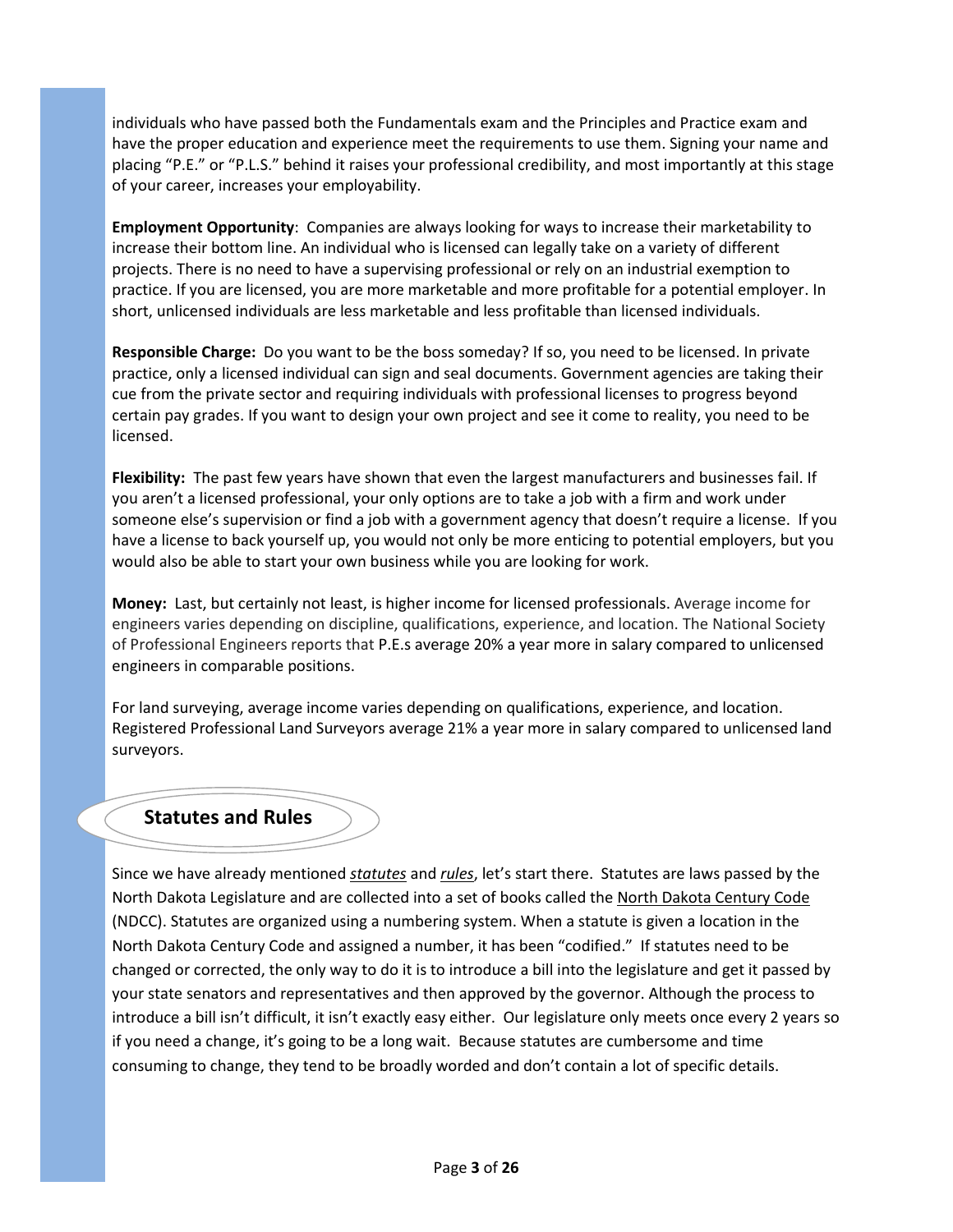*Rules* are where the details are usually located. The North Dakota Administrative Code (NDAC) is another set of laws, but these laws aren't passed by the legislature. They are created by different state agencies and regulatory boards to add details to the broadly worded statutes. The NDAC is also organized using a numbering system. These laws are referred to as administrative rules. The Board cannot create any administrative rule unless the authority to create the rule is already contained in a statute approved by the North Dakota legislature. In other words, any rule must be backed up by a statute. Unlike other rules, these rules aren't made to be broken. If they are, you could be subject to disciplinary action and your whole career could be derailed before it even gets started. Administrative rules are laws that must be followed.

# **The Board of Registration**

In 1943, the North Dakota Legislature decided the practice of engineering requires specialized knowledge and is so important to the health, safety, and welfare of the general public, that they passed a law that created licensing requirements for Professional Engineers. The statutes creating licensing requirements are often referred to as a Title Act. The legislature doesn't have time to review every engineering license application, so they created a regulatory board to do that work for them. In 1967, the legislature decided that the practice of land surveying was as important as engineering to the health, safety, and welfare of the general public. They added land surveying licensure to the regulatory board they had already established for engineering licensing. The board created by the 1943 title act and the amendment made in 1967 is the North Dakota State Board of Registration for Professional Engineers and Land Surveyors. That's a long name so we're going to just call them "the Board" from here on out.

What, exactly, is the Board and what do they do? As we've already said, the Board is an entity created by the legislature to regulate the practices of engineering and land surveying. The statutes that created the Board are located in North Dakota Century Code § 43-19.1. This symbol, §, is the legal notation meaning "section." Chapter 43 of the North Dakota Century Code (NDCC) deals with licensed occupations and professions. Section 19.1 is the section specifically assigned to engineering and land surveying.

The Board consists of 5 members. Four seats on the Board are for Professional Engineers and one seat is for Professional Land Surveyors. Board members are appointed by the governor of North Dakota. Unlike many other states, the candidates for appointment to the North Dakota Board are nominated by the North Dakota Society of Professional Engineers (NDSPE) for the Professional Engineer seats and the North Dakota Society of Professional Land Surveyors (NDSPLS) for the Professional Land Surveyor seat. The societies must give the governor a list of at least three qualified candidates. The governor will make the appointment to the Board from the list. Board members do not get paid for serving on the Board, but they do receive a daily payment to cover their expenses. The payment is called "per diem." Board members are appointed for 5-year terms with one term expiring each year.

The Board has a lot of authority and powers given to them in the statutes. Most of them are pretty mundane such as the authority to hold meetings, pay bills, hire staff, adopt a seal and adopt bylaws.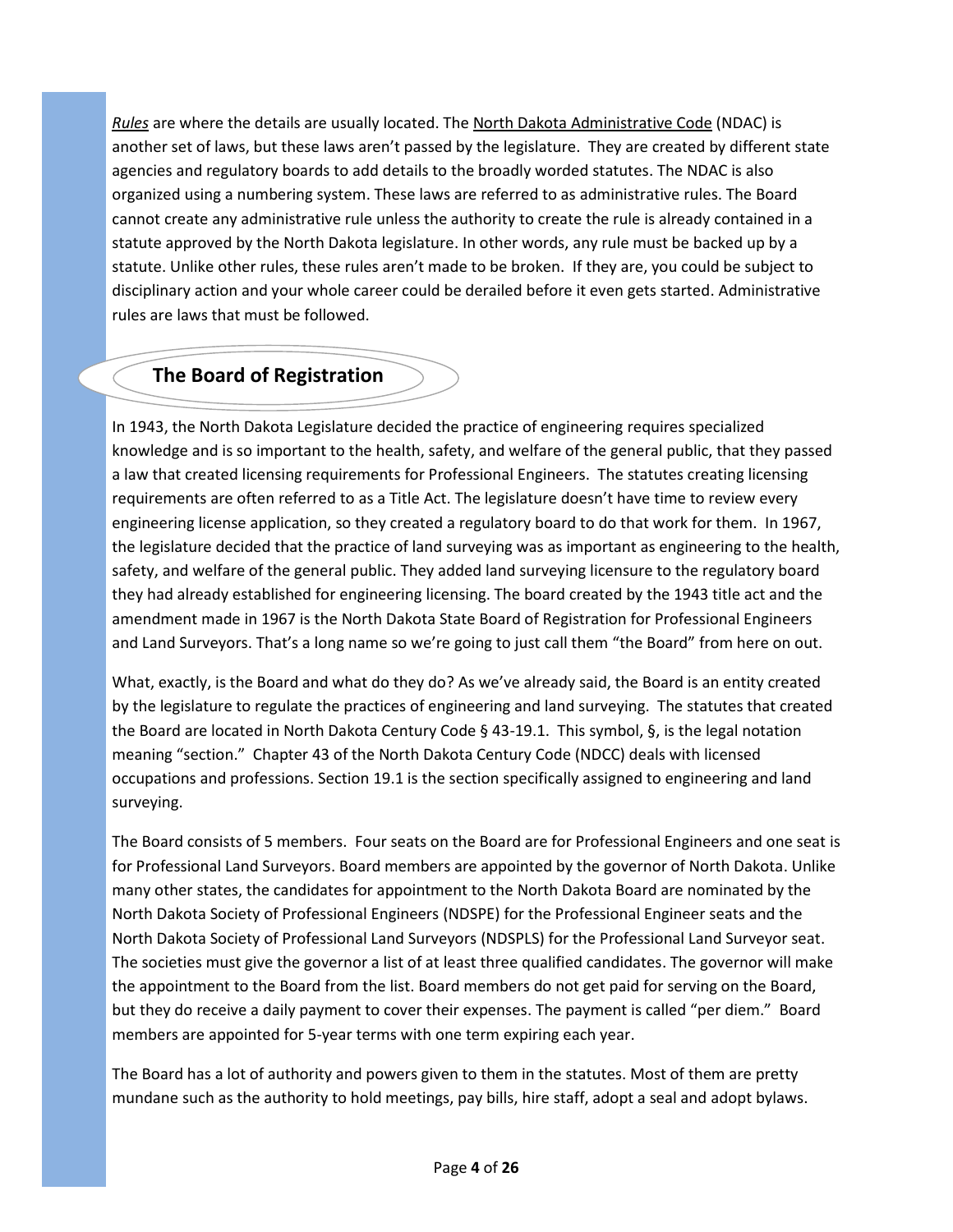However, some of those powers have a lot more impact. The Board has the responsibility to enforce the laws established by the legislature. To do that, the Board has the power to hold hearings, administer oaths, take and record legal testimony, subpoena witnesses and documents, make legal findings and issue legally binding orders. When we talk about disciplinary actions later on, we'll go into how the Board uses these powers.

# **Registration Requirements**

One of the methods the Board uses to regulate the practices of engineering and land surveying is to license only those individuals who have met the requirements for licensure under North Dakota law. To accomplish this task, the Board uses a combination of statutes and rules. As previously mentioned, the statutes used by the Board are in NDCC § 43-19.1. The rules created by the Board to interpret the statutes are located in Title 28 of the NDAC. All of Title 28 is set aside for the practices of engineering and land surveying.

For engineering, registration in North Dakota is based on your baccalaureate degree. Different types of degrees have different experience requirements. During the licensure process, you will often hear the term "ABET." ABET stands for the Accreditation Board for Engineering and Technology. ABET is an organization that establishes standards for engineering degree programs. The standards include, among other things, specified coursework, minimum lab hours and faculty qualifications. Accreditation is given to individual programs, not to universities. For example, a university may have an accredited chemical engineering program, but the same university may have a mechanical engineering program that is not accredited. State Boards across the United States have uniformly adopted the ABET accreditation. ABET is the highest standard of education qualification. Licensure pathways exist for individuals with an engineering degree that is not accredited or if you have an engineering related degree. If you aren't certain what type of degree you have, contact the State Board office. The experience requirements for various types of engineering degrees are:

| Degree<br><b>Type</b>      | Experience<br>Required for FE | <b>Total Experience</b><br>Required for PE |
|----------------------------|-------------------------------|--------------------------------------------|
| <b>ABET Accredited</b>     | 0 Years                       | 4 Years                                    |
| Non-ABET Accredited        | 4 Years                       | 8 Years                                    |
| <b>Engineering Related</b> | 6 Years                       | 12 Years                                   |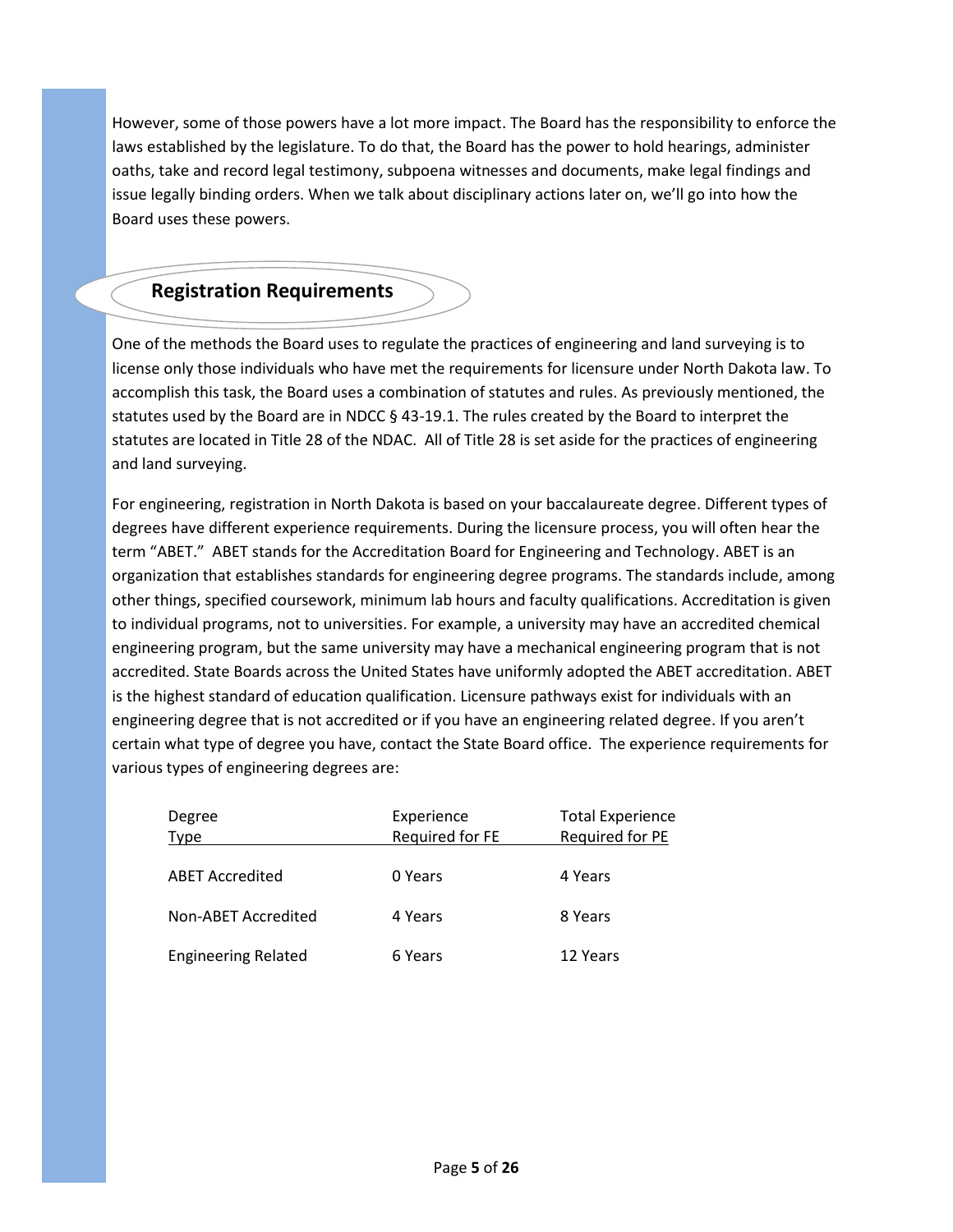For land surveying, there is no minimum education requirement. Land surveyors need a combined total of 8 years of education and experience to become licensed. Based upon your education, if any, the experience requirements are:

| Degree<br><b>Type</b>      | Experience<br>Required for FS | <b>Total Experience</b><br>Required for PS |
|----------------------------|-------------------------------|--------------------------------------------|
| <b>ABET Accredited BS</b>  | 0 Years                       | 4 Years                                    |
| Non-ABET Accredited BS     | 0 Years                       | 4 Years                                    |
| <b>Two-Year Technology</b> | 2 Years                       | 6 Years                                    |
| No Degree                  | 4 Years                       | 8 Years                                    |

#### **Experience**

Interns often call the Board and ask what type of experience they should be gaining to be eligible for the Principles and Practice exam. The law states that the experience must "indicate to the board that the applicant may be competent to practice engineering" or that it is "of a grade and character satisfactory to the board." What does that mean? That language is a good example of some of the broadly worded language often found in statutes. To clarify what that means, the Board created a rule in Title 28 of the NDAC. The rule defining acceptable experience is found in NDAC § 28-02.1-04-02. You should read the rule and make sure all your experience falls within one of those categories.

The Board developed an "Experience Worksheet" to assist them when they evaluate an applicant's experience. There is one for engineering and one for land surveying. Be sure to look at the experience worksheet so you will know the categories in which you need to gain experience. The Board doesn't expect you to have experience in every area, but you need well-rounded skills before the Board will approve you.

## **Getting Registered**

When you have completed the experience requirements listed above, you will be ready to take the Principles and Practice exam and become registered. You may be thinking that taking another exam when you are several years out of school is going to be very difficult. While licensure examinations aren't intended to be easy, they are designed to test you on how you apply the knowledge you gained either in college or while gaining experience. The Fundamentals exam focused on your mathematical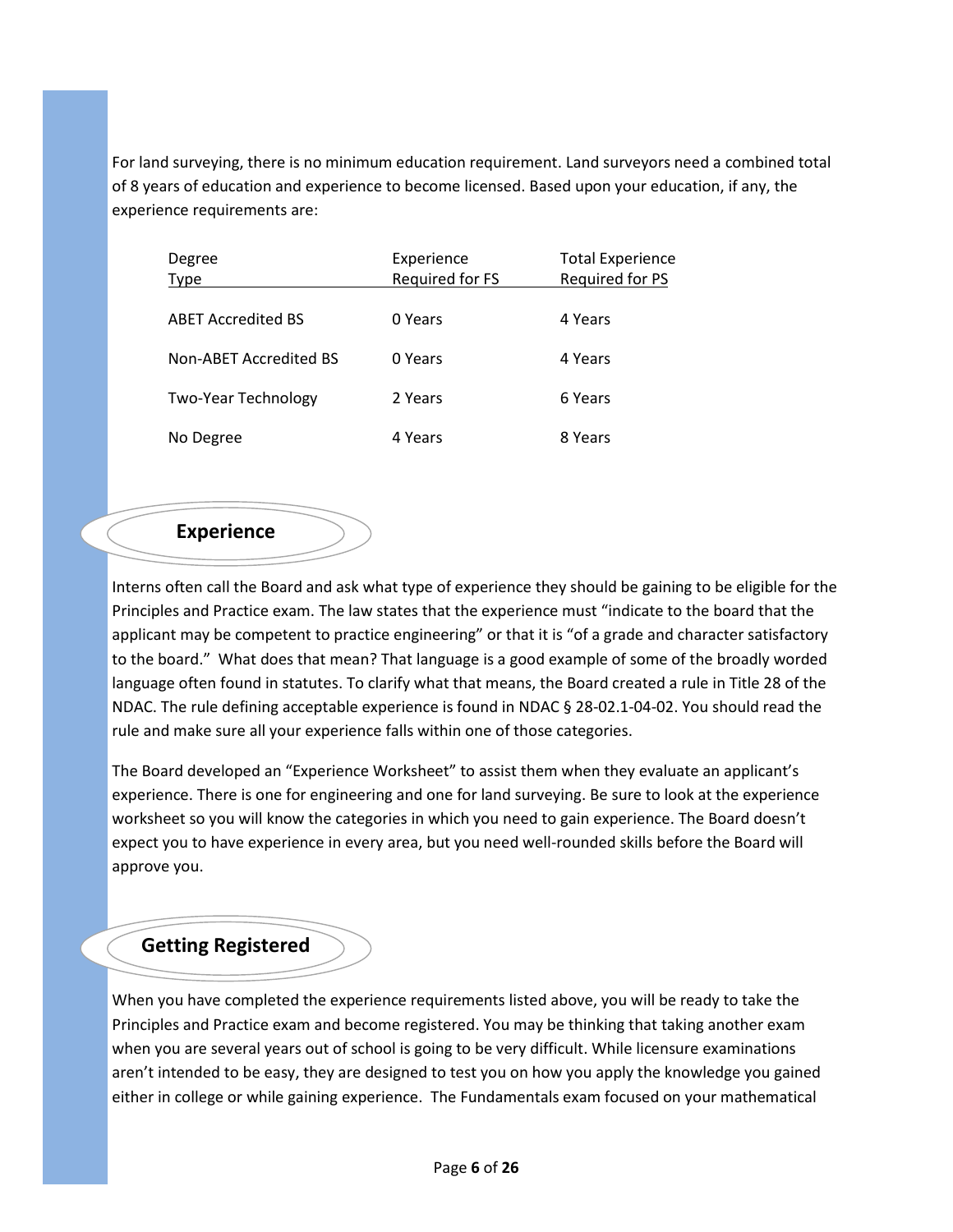skills and your knowledge of various formulas. The Principles and Practice exam, while still mathematically based, tests your knowledge of what you actually do in your job every day. The Principles and Practice exam is more discipline specific and doesn't test as much broad-based information as the Fundamentals exam.

To take the Principles and Practice exam, you will need to apply to the Board. Applications can be found on the Board's web site at [www.ndpelsboard.org.](http://www.ndpelsboard.org/) The application will ask you for your general information, the company you work for, references, and your experience. You will also need to complete the experience worksheet that breaks down your experience into various skills-based categories.

During the application process, you will need to supply additional documents to support your application. You will need 5 references. Three of those references must be individuals who are licensed in the profession in which you are seeking licensure. If you didn't take the Fundamentals exam in North Dakota, you need to request a verification of examination from the state in which you took the exam. The verification will be sent directly to the North Dakota Board. Some states charge a fee for a verification so be sure to check the fee schedule to avoid delay in your application. If applicable, you will also need to have your college transcripts sent directly to the North Dakota Board from the university.

Once you are approved by the Board, you will receive a letter telling you what to do next. The letter will direct you to the NCEES web site to register for the exam. The Board does not charge an application fee when applying for the exam, but you will have to pay for your exam and scoring when you register with NCEES. Current fees, exam dates and exam specifications can be found on the NCEES web site at [www.ncees.org.](http://www.ncees.org/) While you are on the NCEES web site, be sure to check their current policies on reference material, items allowed in the examination room and what calculator you can use.

When you pass the exam, the Board will send you a letter and issue you a license number. You will receive information about continuing education requirements, renewing your license and corporate licensing requirements. The Board will award you 10 professional development hours (pdh's) for passing the Principles and Practice exam. These can be used towards your first requirement for continuing education reporting.

## **NCEES**

When you registered for the Fundamentals and the Principles and Practices examinations, you went to the NCEES web site. What, exactly, is NCEES? NCEES stands for the National Council of Examiners for Engineering and Surveying. NCEES was formed in 1920 by state licensing boards. Currently, all states and US territories are members of NCEES. The organization was created by licensing boards to serve licensing boards.

The main function of NCEES is to write licensing exams for engineers and land surveyors. The benefit of having NCEES write the exams is that they are accepted in all states and US territories. Some states have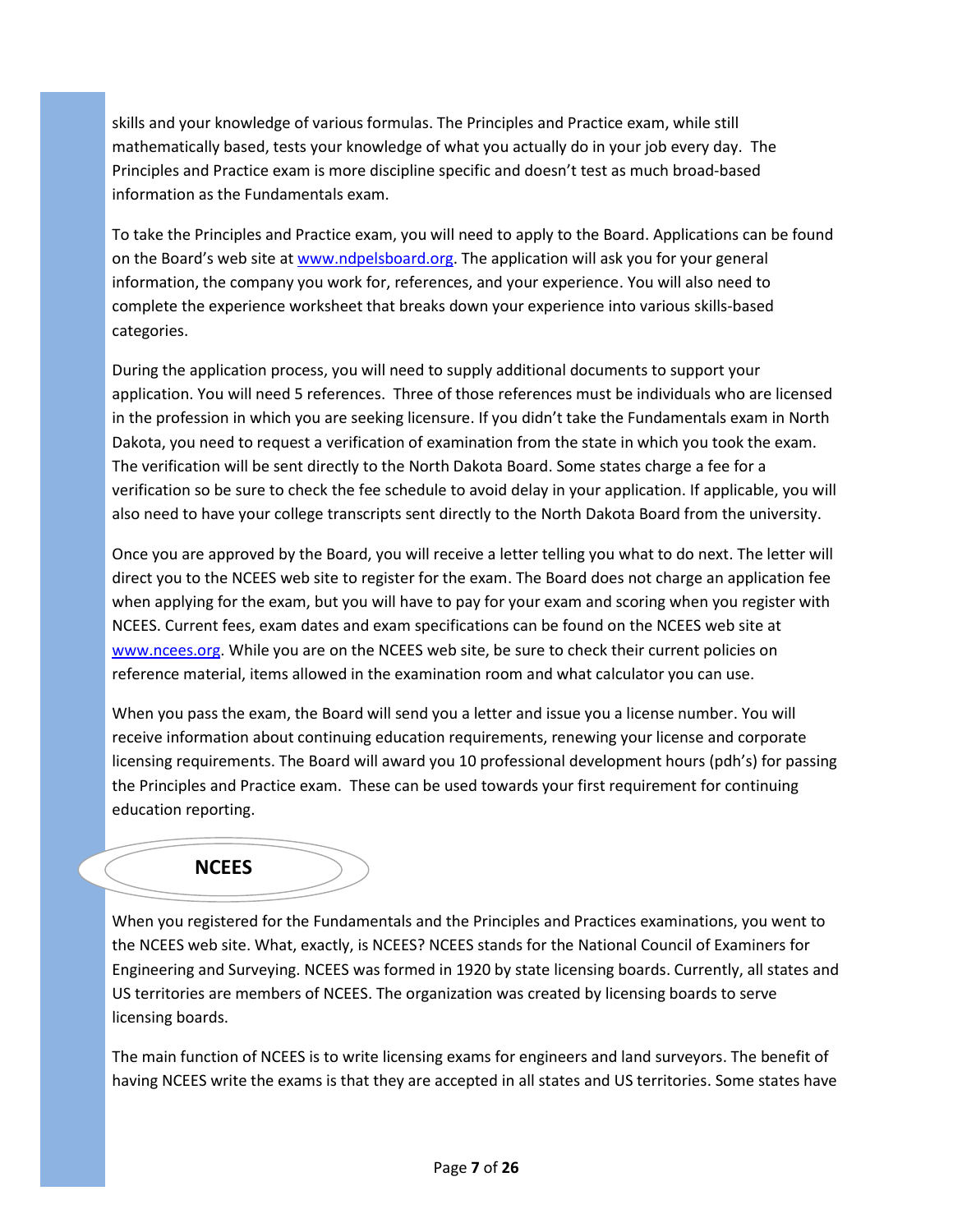additional exams that are state specific but generally, once you pass the Fundamentals and Principles and Practice exams, you shouldn't have to ever write them again.

NCEES holds a meeting annually and representatives from each member board attend. During the meeting, several key decisions are made. The content of the exams, cut-off scores, and exam pricing are voted on. The Boards also vote on changes or additions to the NCEES Model Law.

# **NCEES Model Law**

The Model Law is a document that contains suggested language for states to adopt into their own state laws. The language in the Model Law defines what state licensing boards consider to be the ideal circumstances under which a person may become registered. In summary, the Model Law specifies that an engineer or land surveyor hold an ABET accredited BS degree, has taken and passed the Fundamentals exam, has acquired 4 years of experience, has taken and passed the Principles and Practice exam, has no disciplinary action, and holds an NCEES record.

An NCEES record is a set of documents commonly used to support your application. Establishing a record must be initiated by you and is a fee-based service offered by NCEES. A typical record will contain your general information, licensing history, work history, reference letters, verification of your examinations, employment verification and college transcripts. If you plan to become licensed in many states, an NCEES record may be beneficial to you. One advantage to having an NCEES record is that your record is automatically compared to the Model Law to see if the circumstances under which you became registered are in compliance with the Model Law. If they are in compliance, the record will be designated as a Model Law Engineer or a Model Law Surveyor. Many states, including North Dakota, have an abbreviated application and faster processing for Model Law applicants.

# **Reciprocal Licensing**

Once you are licensed in a state, you may want to practice in other states as well. The process to become licensed in other states is commonly referred to as "comity," "reciprocity" or "endorsement." North Dakota statutes use the term "endorsement" so we'll use that term. Although, by strict definition, all 3 terms have different meanings, in reality they all mean the same thing. Registration by endorsement means that you make an application to another state, provide the requested documentation, meet any state specific requirements, and become licensed to practice in that state without taking the licensure exams again. All states and US territories have an endorsement agreement with North Dakota.

Multi-jurisdiction license holders are becoming more common than professionals who are licensed in only 1 or 2 states. It is likely that, during your career, you will be licensed in several states. You must clearly understand that in most states it is illegal to practice or even offer to practice without being licensed first. Nationally, practicing without being licensed is one of the most common reasons for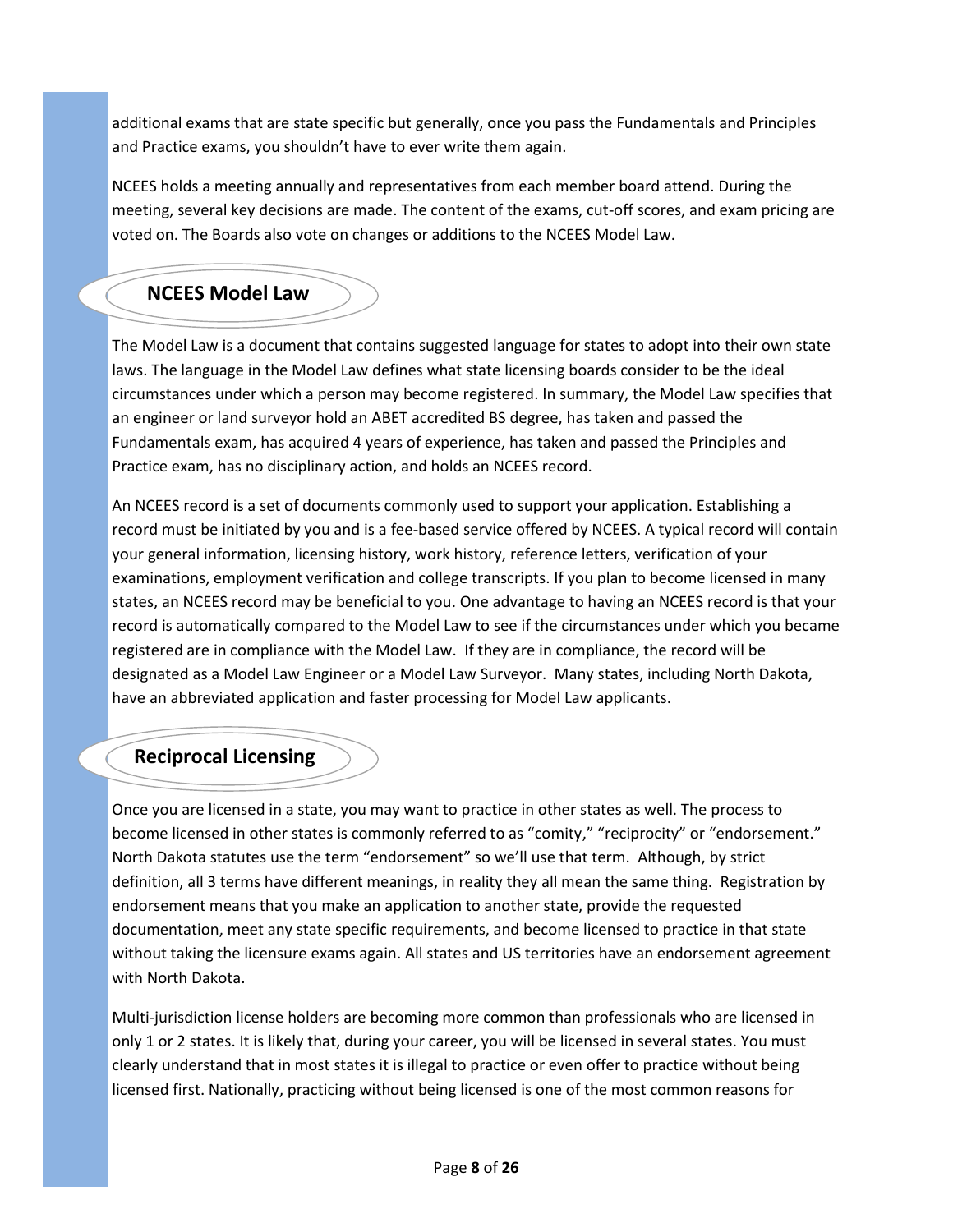disciplinary action; second only to ethics violations. In addition to not being granted your license in a particular state, you can face fines of up to \$10,000 depending on where you are being disciplined.

Most states have adopted some of the NCEES Model Law. However, each state also has its own unique licensing statutes. You must be in compliance with their laws in order to be granted licensure without taking additional licensing exams. Always be aware of licensing requirements in any state in which you are applying. In general, when seeking a license in another state, you should:

- 1. check their web site for licensing information and requirements.
- 2. complete their application form according to their instructions.
- **3.** supply any supporting documentation requested, such as reference letters, verification of exams and college transcripts **or**
- 4. if applicable, have your NCEES record transmitted to the state board.
- 5. pay any fees associated with your application.
- 6. be prepared to take any state specific examinations or other local requirements.
- 7. understand their Code of Ethics and other rules governing your practice in that state.

# **Disciplinary Actions**

In an ideal world, you will never be the subject of a disciplinary action taken by any Board. As previously mentioned, the Board has broad powers in enforcing licensing laws. The Board can hold hearings, administer oaths, take, and record legal testimony, subpoena witnesses and documents, make legal findings and issue legally binding orders. In addition, the Board can issue reprimands, suspend licenses, refuse to renew licenses, revoke licenses, and enter into negotiated settlements.

The Board has a Legal and Investigations committee that consists of the Secretary of the Board, one additional Board member and the Executive Director. The Board's legal counsel and any investigative personnel are advisors to the committee. The committee's job is to review all complaints and direct the investigator to find answers to any questions they may have. The committee is the entity that will review a complaint and the response to the complaint to see if it has merit and make the appropriate recommendation to the Board.

The remaining three members of the Board who are not on the Legal and Investigations committee do not receive the details about any complaint that has been filed. If a complaint proceeds all the way to a disciplinary hearing, the 3 board members will serve as a hearing panel and determine if a registrant has committed a violation. Like in a civil or criminal court proceeding, a judge receiving knowledge of the facts of a case without both parties present is called "ex parte communication." Ex parte communication is not allowed by law. That's why the remaining 3 Board members who are not on the legal and Investigations committee do not receive any facts about the case. The Board may also arrange for an Administrative Law Judge to handle the procedural issues required by a hearing.

The disciplinary process is started by someone filing a complaint against a registrant. That person is referred to as the complainant. The law provides that "any person" may file a complaint. The complaint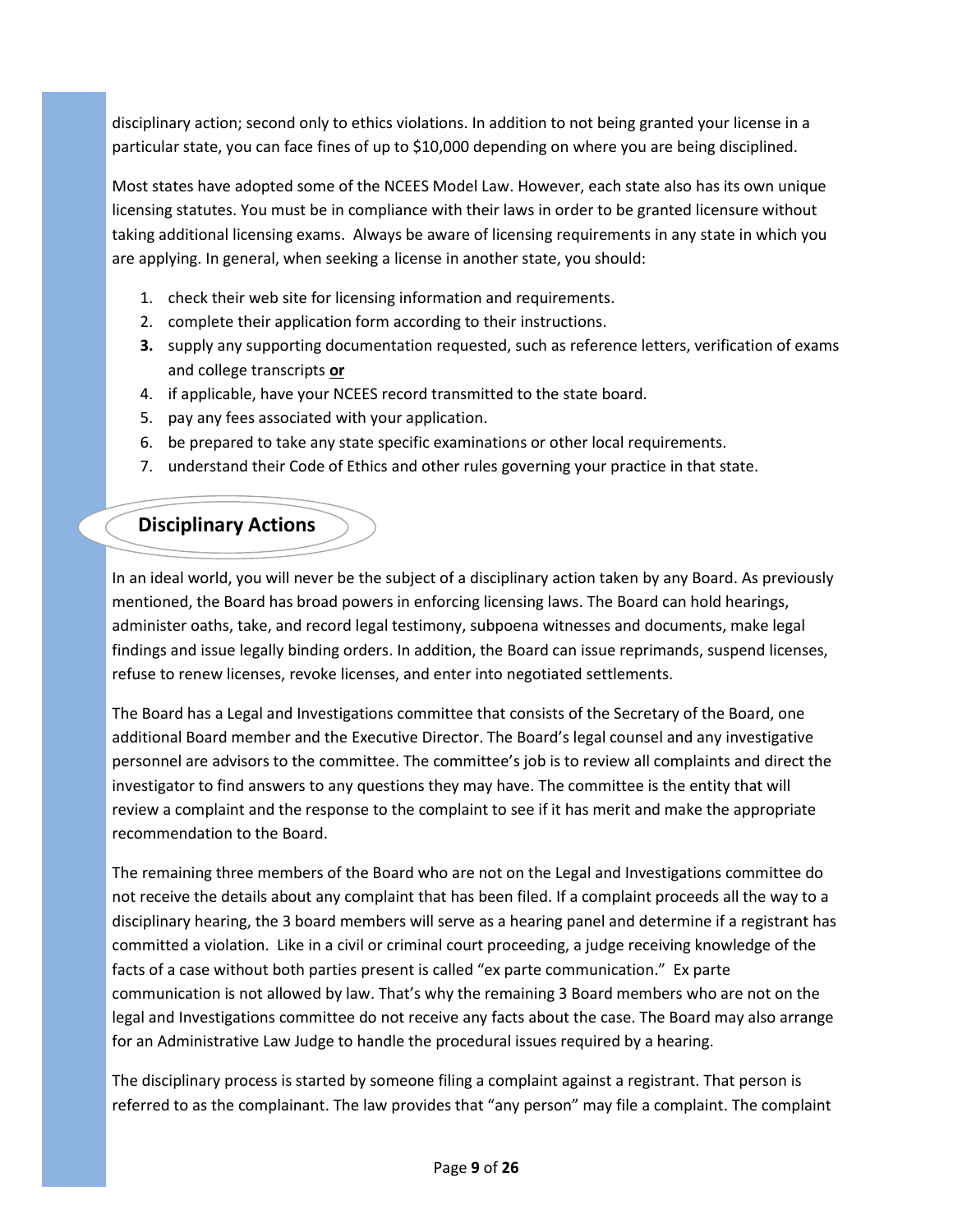must be sworn and notarized. Sometimes the Board receives compelling information that indicates a direct threat to public health safety and welfare but no complaint is filed. When that happens, the Executive Director may swear out the complaint. Anonymous complaints are not investigated.

When a complaint is received in the Board office, a pre-determined procedure begins. The Board has published its procedures in the form of a flow chart titled "Process of a Complaint," which is located under the Public tab a[t https://ndpelsboard.org/](https://ndpelsboard.org/) . The complaint is filed with the Secretary of the Board as required by law. A notice of the complaint is sent to the registrant against whom the complaint was made. That person is referred to as the respondent. The respondent is asked to respond to the complaint.

Once the response is received, the Legal and Investigations committee reviews both the complaint and the response. If the committee finds that the complaint is "trivial or unfounded" they may make a recommendation to the full Board that the complaint be dismissed. If the committee believes that a violation has occurred, they will recommend that the matter proceed to a hearing. Sometimes, the committee may have questions about the circumstances surrounding the complaint. In that case, the committee may direct the investigator to interview witnesses or gather additional documents. The information is reviewed by the committee again and they will make a recommendation to the Board.

The recommendation of the Legal and Investigations committee is given to the Board at a meeting. Both the complainant and the respondent are notified that a recommendation will be made. All meetings are open to the public, but the parties are notified to make sure they know the recommendation will be presented to the Board. The Board will vote upon the recommendation of the committee. If the recommendation was to dismiss, all parties receive notification, and the case is closed. If the recommendation was to proceed to a hearing, a date for the hearing is set and all parties are notified. A secondary investigation is conducted. The registrant will prepare their defense.

Often times, a registrant will acknowledge that a violation occurred. In that instance, the Board's legal counsel may draft a stipulated agreement. If the agreement is satisfactory to the respondent and the Board, it is signed by all parties. A stipulated agreement is executed in lieu of a hearing and is binding upon the registrant. Any discipline imposed in the agreement must be carried out and all requirements of the agreement must be met before a registrant is considered in "good standing".

If you are licensed in several states and you have an adverse finding as a result of a disciplinary action, you may be disciplined in all states in which you hold a license. We spoke earlier about reciprocal licensing and how you can become registered in other states without taking the licensure examination. When you have reciprocal agreements to recognize a professional license issued by another state, reciprocal disciplinary actions are part of the agreement. If you work in several states, you can be disciplined for the same violation in several states.

This section is a brief overview of the disciplinary process and is not intended to be inclusive of every detail of the disciplinary process. At all times during the disciplinary process, a registrant is entitled to have their own attorney to render advice.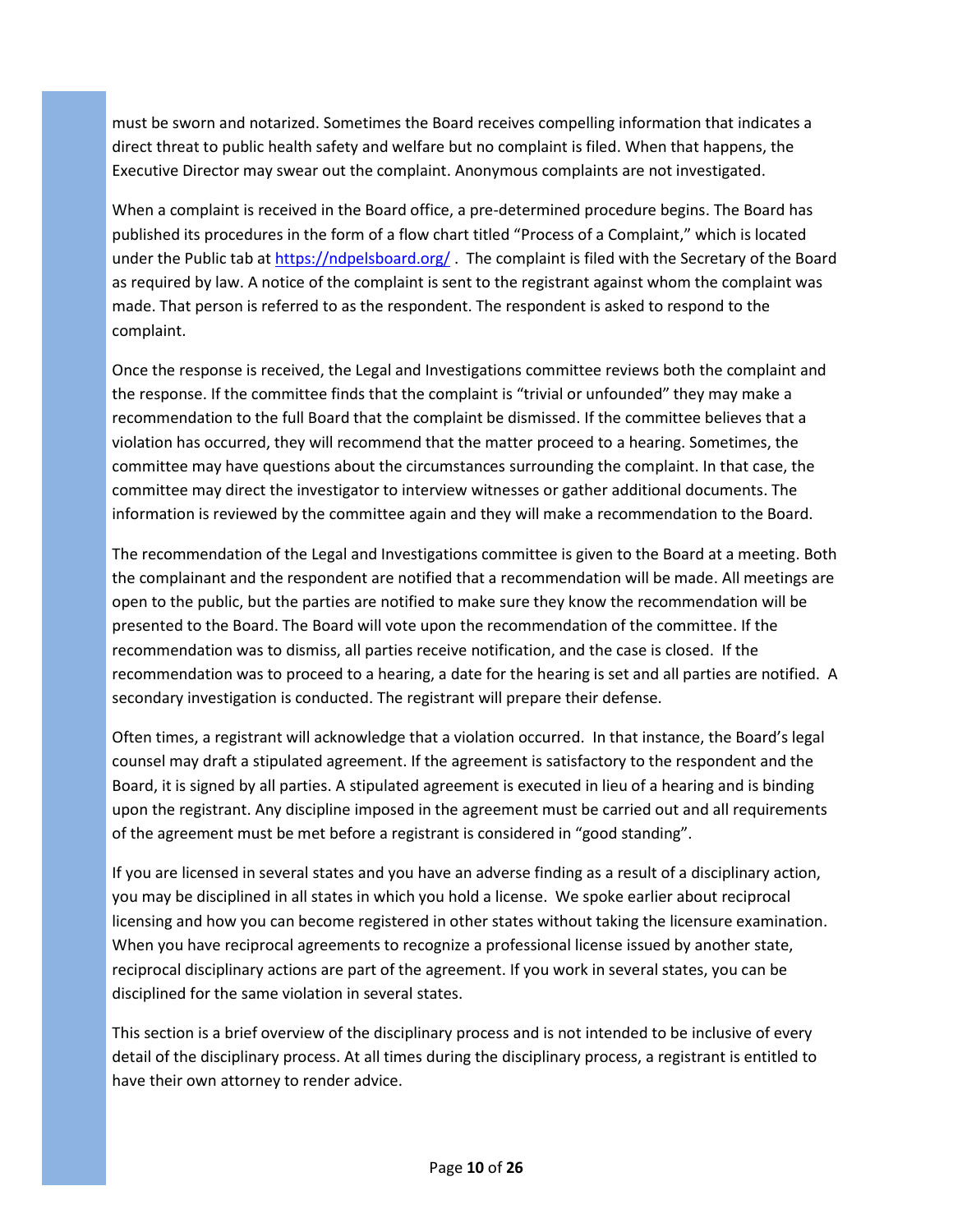

No discussion about professional licensing would be complete without mentioning ethics. Strong ethics are the cornerstone of professional licensing. Without a commitment to ethics, the value of a credential is diminished. Nationally, ethics violations are the #1 cause for disciplinary actions. Merriam Webster offers the following definition of Ethics:

#### **ETHICS**

- 1. the discipline dealing with what is good and bad and with moral duty and obligation
- 2. a set of moral principles**:** a theory or system of moral values
- 3. the principles of conduct governing an individual or a group <professional *ethics*>
- 4. a guiding philosophy
- 5. a consciousness of moral importance
- 6. a set of moral issues or aspects (as rightness)

The Board has created a Code of Ethics for Professional Engineers and Professional Land Surveyors. It is located in NDAC § 28-03.1. It is extremely important that you read and understand the Code of Ethics for any state you are working in. Violating a Code of Ethics is grounds for disciplinary action in every US jurisdiction. Each state has its own Code of Ethics, but they all have a similar premise. The premise is: having knowledge of right and wrong and, when given a choice, make the right decision.

Ethics seems so simple when it is summarized that way. In reality, some of the most difficult decisions you will ever make are ethics based. Situations will arise during the course of your career that you don't even realize require an ethical decision until after the fact. Many registrants who have been disciplined for ethical violations aren't bad people; they just didn't realize they were facing an ethical dilemma until it was all over and the wrong choice was made.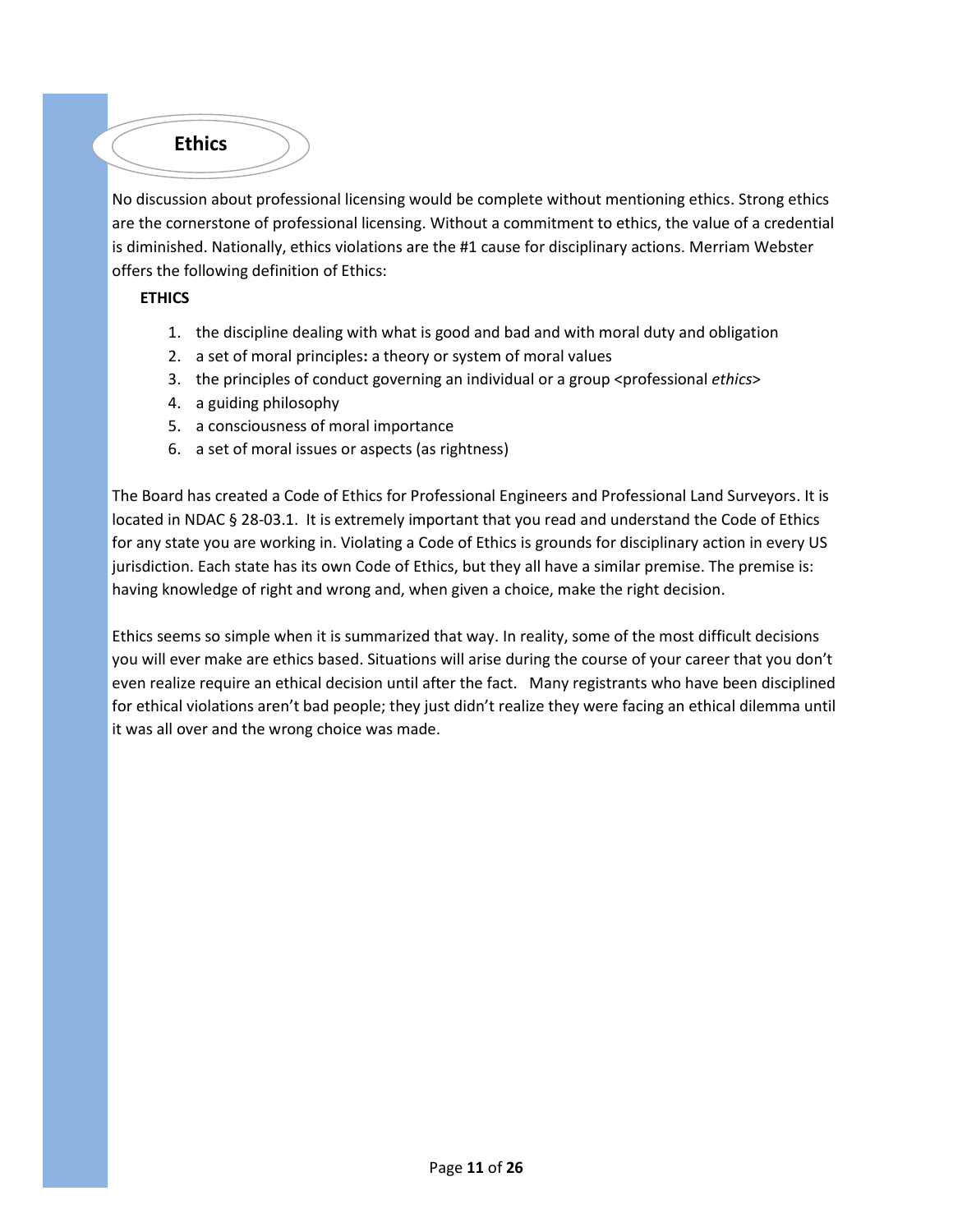# **Land Surveying Experience Descriptions**

#### **As Built Surveys**

"As Built Surveys" are created by doing field work to locate physical improvements (buildings, earthwork, etc.) on a parcel of land. This is frequently done for projects with recent construction. The information gathered can be used in an office environment to produce a drawing showing the actual physical location of the features of the parcel.

- Unlike many land surveys, as-built surveys are utilized during the middle or at the end of a construction project. As-built surveys show improvements to the land, as they appeared in a particular point of time.
- As-built surveys may be used for commercial or residential properties. Surveys are crucial tools in the construction industry from the planning stage to the actual construction and future maintenance. A construction project begins with a site plan or plot plan, laying out the plan for the project from beginning to end. This plan incorporates any conditions already existing on a given site.
- As-built surveys may be conducted several times throughout the duration of a construction project. Their frequency and the number of surveys undertaken depend on the scope of the construction project. The purpose of an as-built survey is to verify to local and state boards that the construction work authorized has been completed according to the same specifications set during the planning stage and shown in the site plan. The as-built survey is most often used to show the building inspector that a project under construction is conforming to zoning regulations. As-built surveys may be required for nearly every type of land project, from roads and trails to utility improvements and building construction.

#### **Boundary Surveys**

"Boundary Surveys" are surveys made to establish or to re-establish a boundary line on the ground or to obtain data for constructing a map or plat showing a boundary line. If you are conducting a boundary survey, your work will include:

- **Client Consultation.** The first step would be initial contact with the client, where property description, location and any questions or concerns about what needs to be done will be addressed. With the amount of data readily available to surveyors on the internet a site visit is not always needed to come up with a plan of action to best achieve the client's goals. Once a plan of action has been agreed upon the next step would typically be for the surveyor to start doing research.
- **Research.** You will research records to gather all the information you will need to help with the rest of the survey process. These records may include deeds, maps, legal descriptions, easements, highway plans, benchmark information, government corners and control points.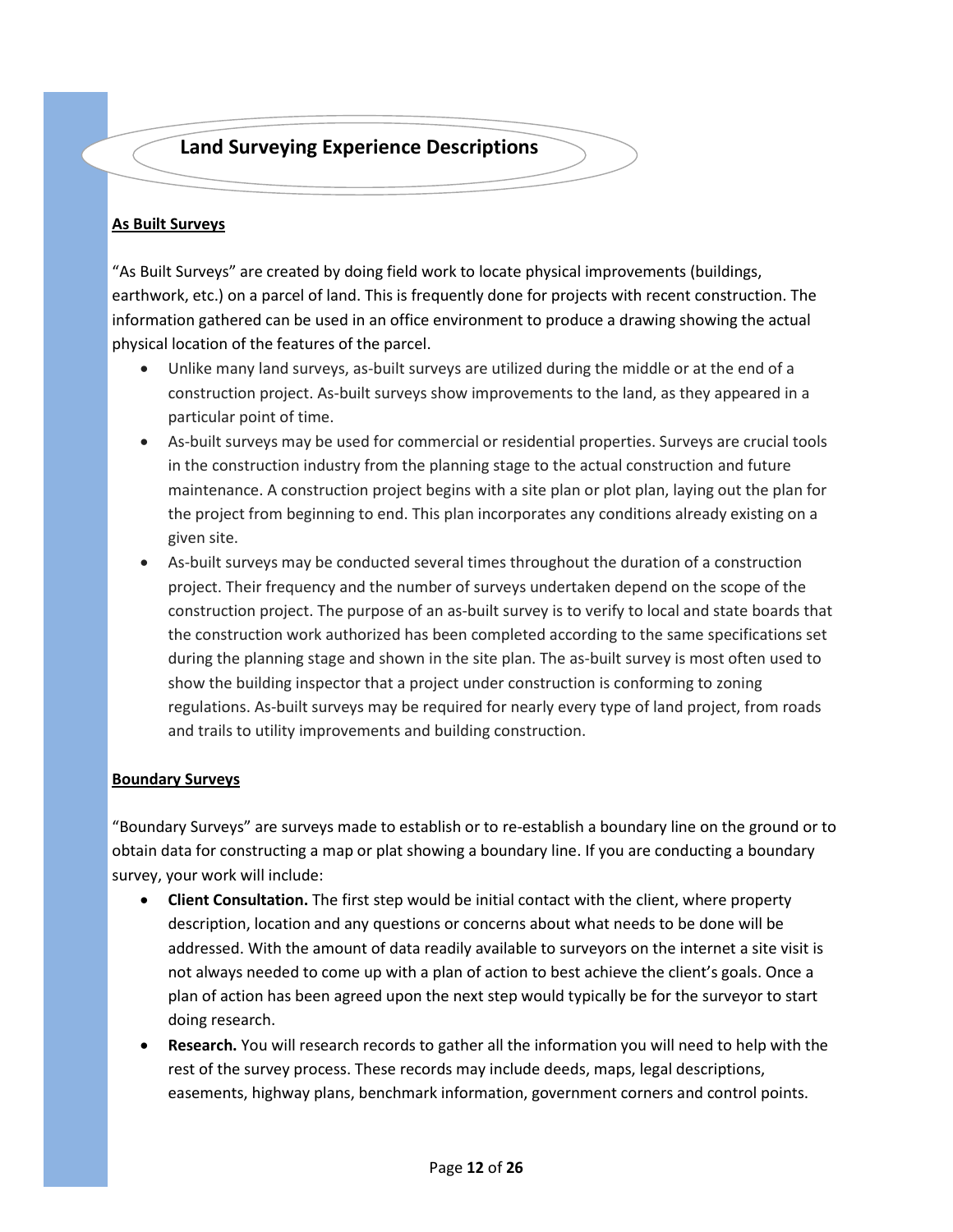Record keeping is a very important part of the surveying profession, without the proper knowledge going into the field the final boundary determination could vary significantly. Once the research has been completed the next step is to perform the field work.

- **Field Work.** When performing the field work, you will find all available evidence such as monuments, fences, and roadways that affect the area being surveyed. Measurements are made to create a direct relationship between all the pieces of the puzzle. Often times all structures and various other improvements on the parcel are also located including driveways, water bodies, wells or anything that looks like it may encroach onto the parcel or an adjacent parcel. Once everything in the field has been located the process of computing the boundary can begin.
- **Computations.** Boundary computations can be done in a variety of ways. A smaller more simple boundary can often be solved right in the field with the help of the surveyor's data collector and reliable field notes. More complex boundary solutions are often solved in the office on the computer using drafting software that can show the whole picture in a much clearer detail. Once the surveyor arrives at the final boundary solution the lot is ready to be monumented.
- **Monumenting.** Monumenting the parcel boundary can be accomplished in many different ways. Sometimes there will be acceptable monuments already in place that will be held as the corner of referenced to the actual corner if within tolerance. Other times no monuments exist and the surveyor will place all new monuments at all the corners of the parcel boundary. A map will be provided to the client showing all monuments set and or found and their relationship to the boundary.
- **Survey Completion. O**nce the survey has been completed a map will be provided to the client and to the appropriate recording agency with the county. This map will be a visual representation of the parcel as well as any other pertinent information that needs to be shown. The map will show the basic solution of the surveyor's computations for all land surveyors to reference in the future. All questions and concerns the landowner had prior to the survey should have been addressed by this time and the client should have peace of mind knowing exactly where their property lines are.

#### **Cadastral Surveys (PLSS)**

"Cadastral Surveys" relate to the laws of land ownership and the definition of property boundaries. It involves interpreting and advising on boundary locations, on the status of land ownership and on the rights, restrictions, and interests in property, as well as the recording of such information for use on plans, maps, etc. It also involves the physical monumenting of property boundaries and determination of dimensions, areas and certain rights associated with properties, whether they are on land, water or defined by natural or artificial features.

"Public Land Survey System (PLSS). In order to understand cadastral surveying, you must understand the PLSS. In each state, *except for the original thirteen states and a few in the southwest that were originally surveyed based on Spanish land grant boundaries*, early surveyors established a principal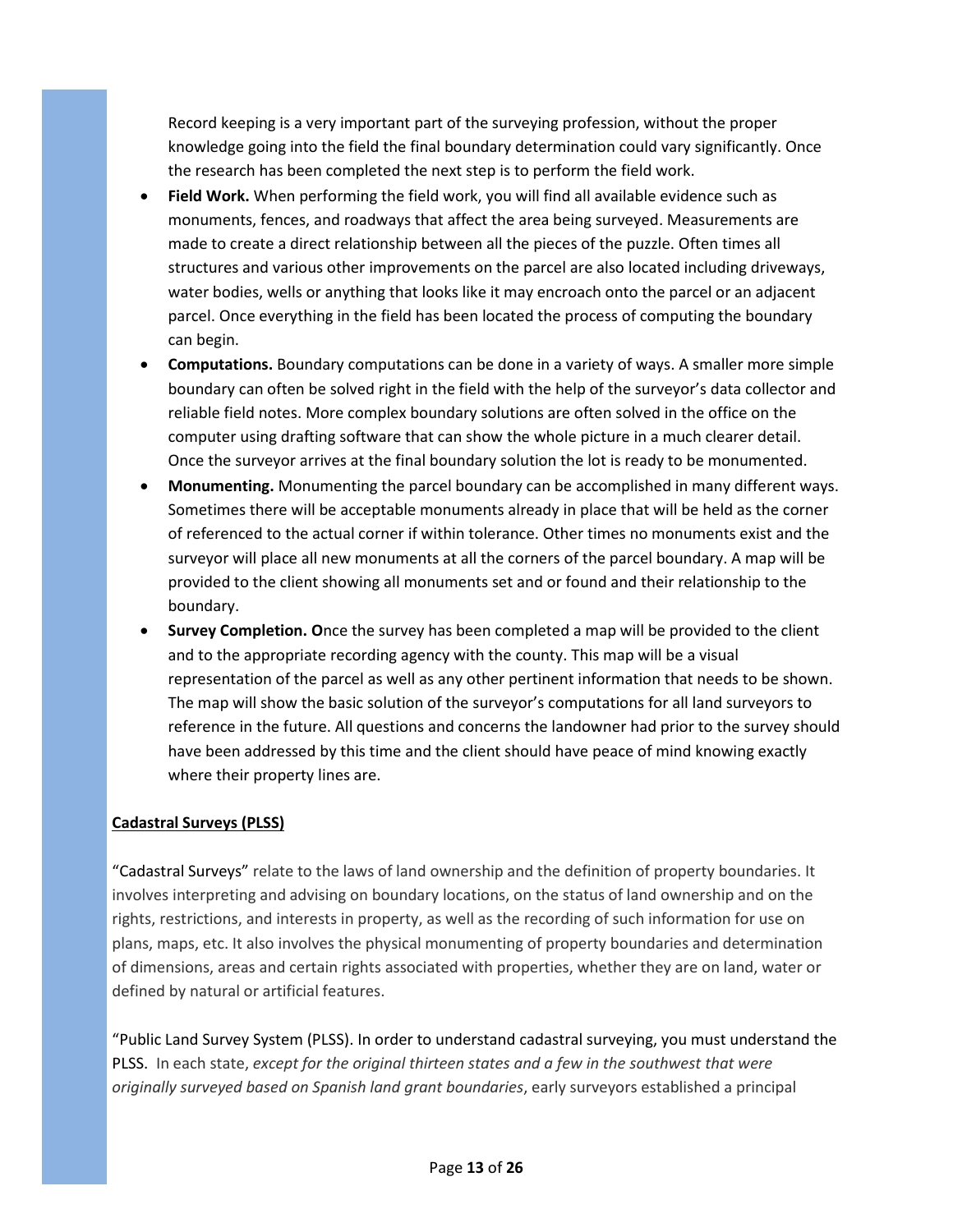meridian running north-south, and a base line running east-west. These initial survey lines served as a basis for subsequent survey lines spaced at 24-mile intervals along the eastern, western, and southern boundaries. Further subdivision of these 'squares' led to the creation of 16 smaller squares measuring six miles on a side (see diagram). When measuring in a north-south direction, each of these squares is called a township.

When measuring in an east-west direction, each of these squares is called a range. So, a 36 square mile area located between six and twelve miles east of the principal meridian and twelve to eighteen miles north of the base line would be called township three north, range two east (written as T3N., R2E). Each township is further subdivided into 36 smaller squares covering roughly 1 square mile. These areas are called sections and are numbered within a township from the upper right to the lower right in an alternating manner (1 to 6 are numbered from right to left, 7 to 12 from left to right, etc.). These one mile squares are the smallest formal subdivisions in the PLSS system.

But to describe a location the squares are quartered, and then the quarters are quartered again, as shown. The location of the star in the figure above would be described as the southeast quarter of the southeast quarter of the northeast quarter, section thirteen, township two south, range two west. The shorthand for this is: SE1/4, SE1/4, NE1/4, sec. 13, T2S., R2W.

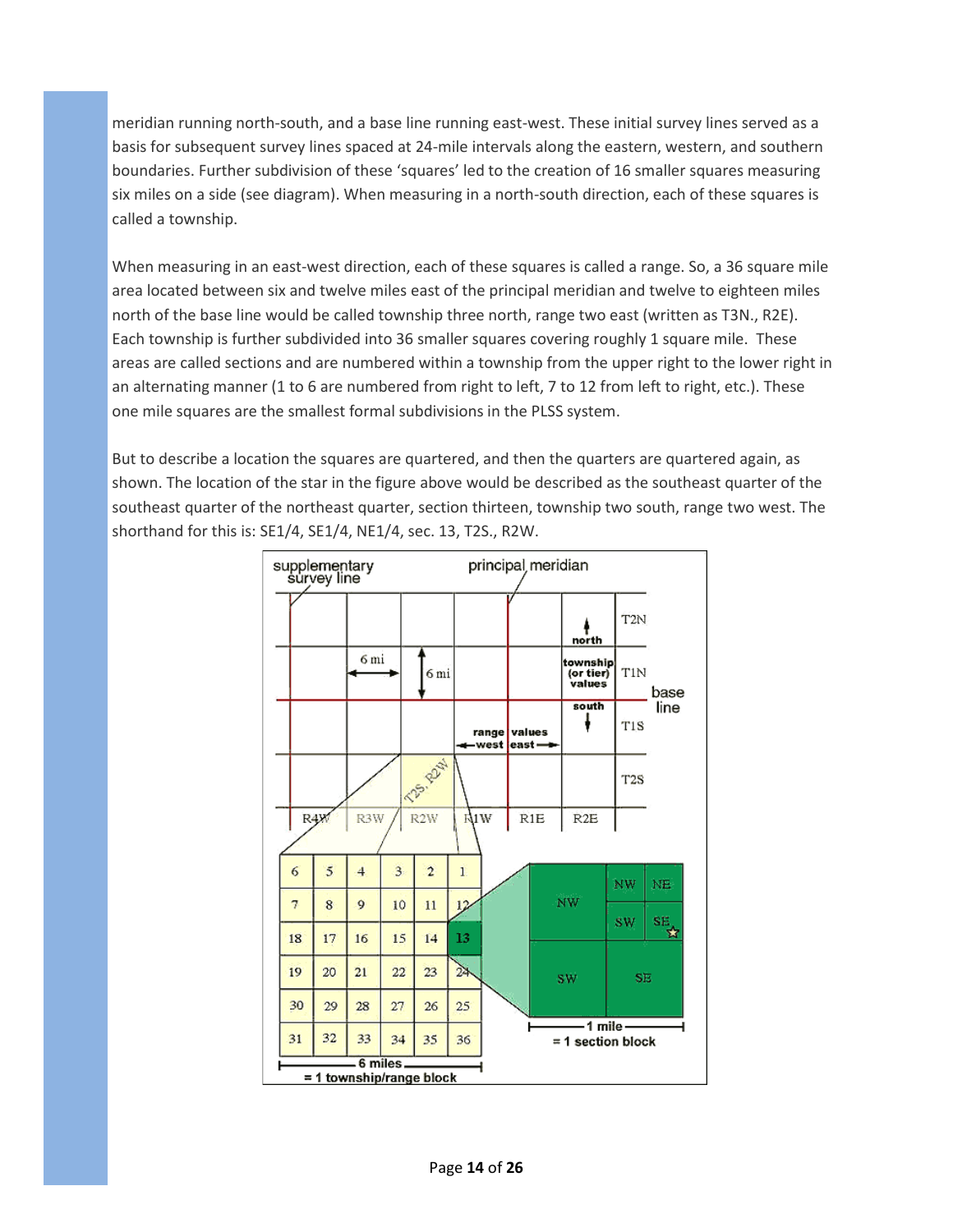#### **Construction Staking**

"Construction staking" is the activity required to set stakes for horizontal and vertical positions on a construction site. The stakes are used to guide the contractor in the construction of a particular project. **The Board allows only 10% of time spent in construction staking to count towards your experience requirement for registration.** Construction staking may include the following:

- Surveying existing conditions of the future work site, including topography, existing buildings and infrastructure, and underground infrastructure whenever possible (for example, measuring invert elevations and diameters of sewers at manholes).
- Staking out reference points and markers that will guide the construction of new structures
- Verifying the location of structures during construction.

#### **H & V Control Surveys**

"H & V Control Surveys" refer to Horizontal and Vertical Control Surveys. This type of survey requires a combination of office and field work to produce a very accurate survey that establishes horizontal and vertical measurements used in survey work. Well established H & V controls are a valuable reference for future surveys in the same area. Work on this type of survey will include:

- Placing stakes and reference points.
- Documenting the location of the stakes, both horizontally and vertically.

#### **Legal Descriptions**

A "Legal description" is the proper combination of words, recognized by law that definitely locates property. The description may reference government surveys, coordinate systems or recorded maps. Elements of the description include land, sun, air, sky, and water.

#### **Preliminary Engineering Surveys**

Preliminary engineering surveys gather data for use by planners and engineers. The products resulting from engineering surveys are generally topographic maps and/or a digital terrain model (DTM). Both conventional (on the ground) and photogrammetric methods are used to gather data for engineering surveys. Engineering surveys have following types:

• **Reconnaissance Survey**

The Survey which is done for the feasibility\* and rough cost of the project is known as Reconnaissance Survey.

#### • **Preliminary Survey**

The survey in which more precise information is required for the choice of best location for the project and to estimate the exact quantities and costs of project is known as Preliminary Survey.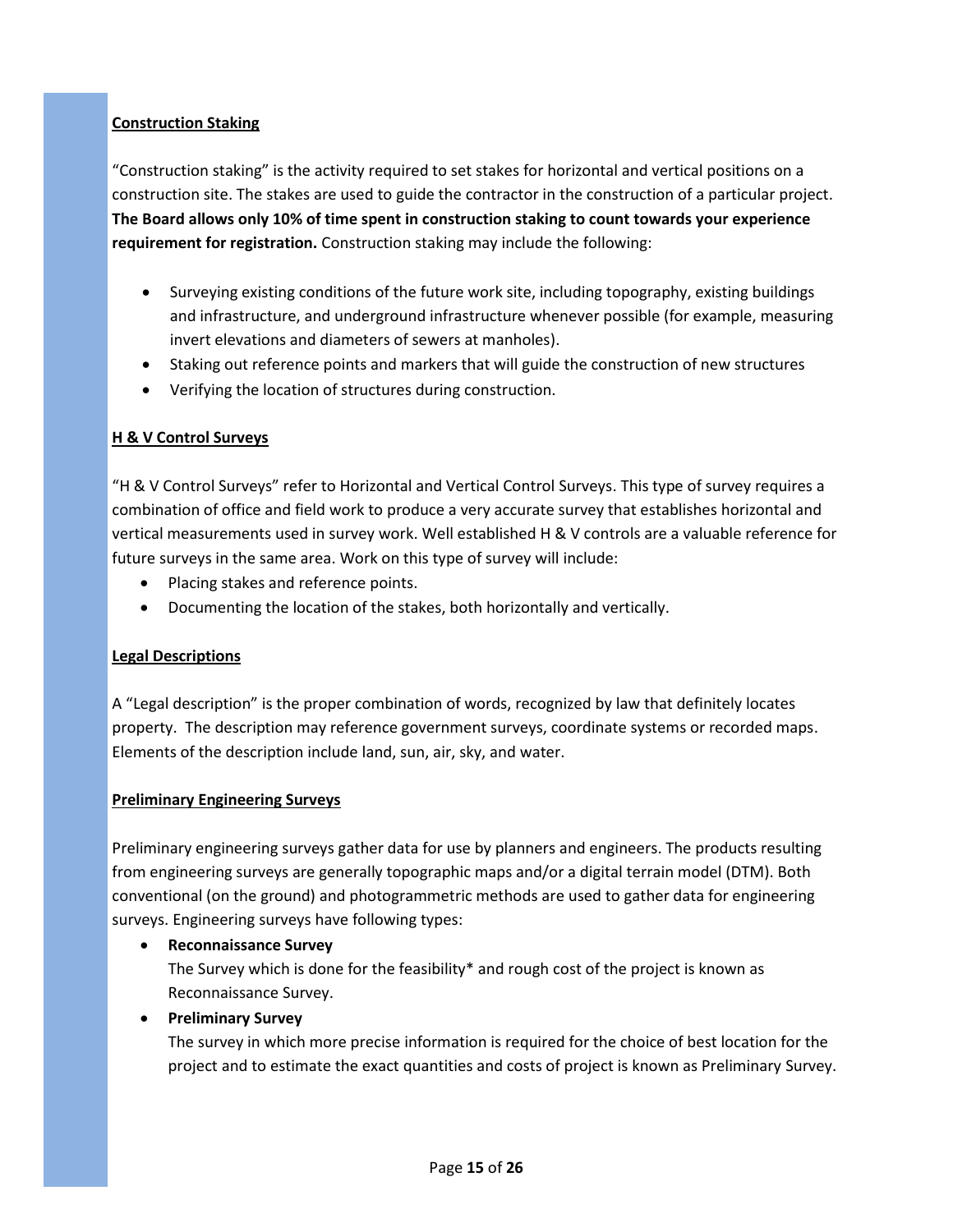#### • **Location Survey**

The survey for setting out the work on the ground is known as location survey.

#### **Right-of-Way Survey**

A "Right of Way" is strip or area of land, granted by deed or easement that gives a designated use of the land to someone other than the owner. A right-of-way gives an "interest" in the land to someone else but does not necessarily grant ownership. Ownership is granted when the "interest" in the land is transferred by deed. Utility companies, such as a gas or telephone company, have an easement where their equipment is located on a parcel of land. The easement gives the company the right to enter the land to inspect or maintain their equipment.

A "Right of Way Survey" establishes the boundary of the right-of-way. A utility truck that is entering land to inspect or maintain their equipment must stay on the right-of-way. An accurate boundary for the right-of-way is essential.

In North Dakota, right-of-way surveys are regulated by the North Dakota Administrative Code. The regulations are located in NDAC §28-02.1-13 "Documents Used to Convey Real Property or Any Interest Therein". Rights-of-way are only one type of interest in land covered under this section. Easements, deeds, and any other document that gives an interest in land are included in this section. A properly executed right-of-way survey, when completed, will be retraceable, have exterior monuments set whenever there is a change in width or change in direction of the right-of-way, and will have monuments set whenever the right-of-way intersects another right-of-way or a section line.

#### **Subdivision Survey**

Subdivision Survey (commonly referred to as subdivision platting) is the process of splitting a tract of land into smaller parcels. This shows monumentation and survey data on a map in conformance with local subdivision ordinances. Subdivision ordinances give standards for designating residential and commercial lots, roads, rights-of-way, parkland dedication, drainage, and utility easements, and how city services will be extended to each lot. These standards are created to improve public health and safety.

[Subdivisions](http://en.wikipedia.org/wiki/Subdivision_%28land%29) are basically splits of property. Although they may be made for any purpose, usually they serve the purpose of selling the individual lots of land. A subdivision can be as simple as dividing a one acre lot in half or as complex as dividing 100 acres into many lots with roads and utilities.

A subdivision survey is done to delineate individual lots within the main tract. Each lot on the plat map is assigned an identifier, usually a number or letter. The plat map is then officially recorded with a government entity such as a city engineer or a [registrar](http://en.wikipedia.org/wiki/Recorder_of_deeds) of deeds. This plan becomes the legal description of all the lots in the subdivision. A mere reference to the individual lot and the map's place of record is usually all that is required for a proper legal description.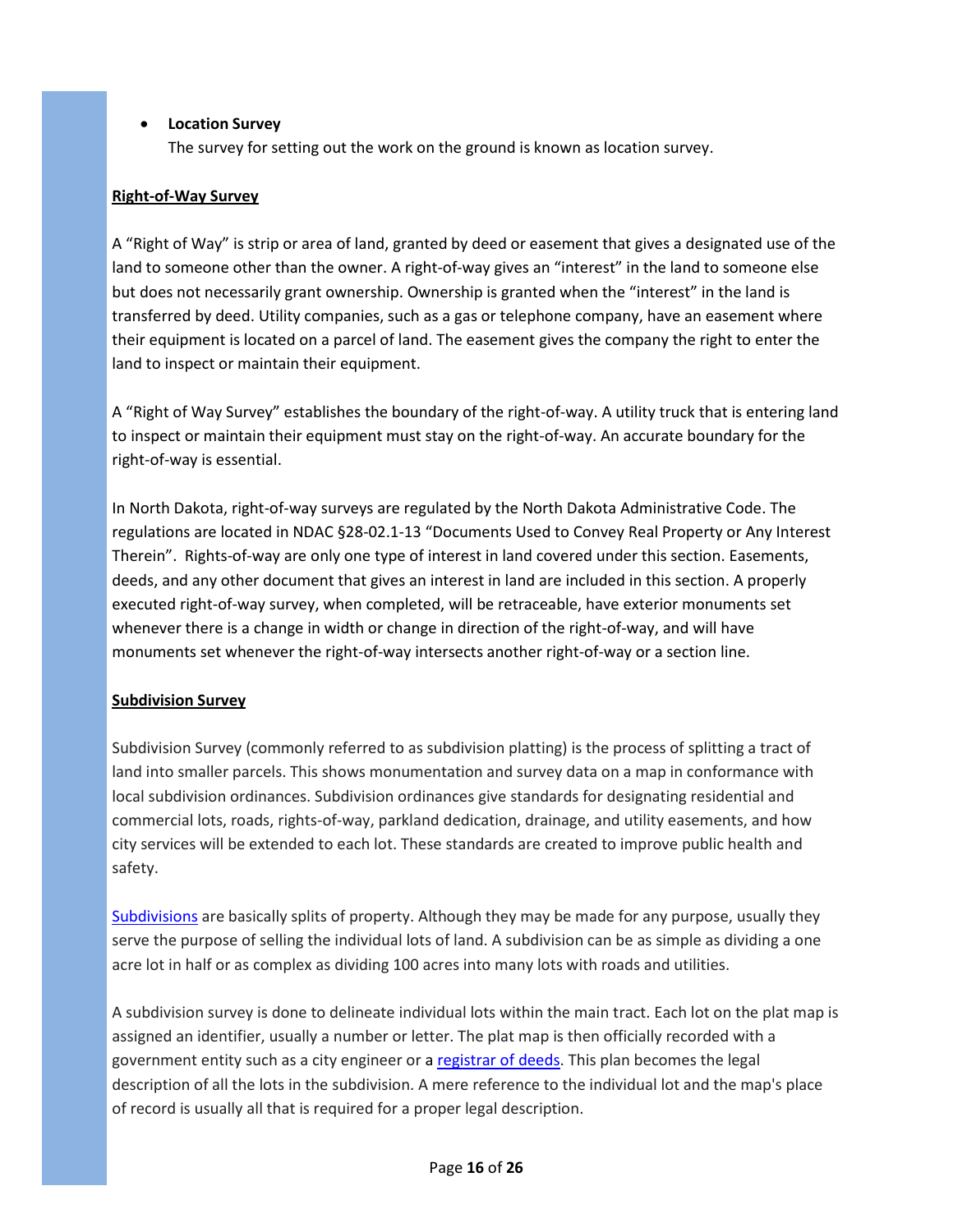Subdivision design and layout considerations must include creating good building sites, an effective street and utility layout, and assured drainage. Also, an accurate layout ensures that the improvements can be easily and correctly constructed at later stages. Generally, a subdivision project involves a survey of the exterior boundaries of the tract to be divided, followed by a topographic survey, design of the subdivision, and the layout of the interior of the tract.

#### **Survey Calculations and Drafting**

All of the math classes you took in Algebra, Geometry and Trigonometry are going to be vital in performing accurate surveys. Survey mathematics generally consists of applications of formulas and equations that have been adapted to work toward the specific needs of the surveyor such as:

- Units of measurement and conversions
- Check and adjustment of raw field data
- Closure and adjustment of survey figures
- Calculations for missing elements of a figure
- Working with coordinates
- Intersections of straight lines and of circles

After collecting field information, making all of the necessary calculations and checking the accuracy of your work, the information must be put into a format that everyone can understand. The usual method of doing this is to make a graphic representation, or map, of the land you surveyed. Making the maps requires drafting. The days of the drafting table, ruler and compass are long gone. Drafting is usually done on a computer with very complex software programs such as CADD.

#### **Survey Research**

Research is a critical part of land surveying. Good research can save time and money as well as prevent redundant work and mistakes. When doing research, you will probably spend time at the city or county courthouse. Land ownership and tax records are located there. Corner recordation forms that document the location of PLSS corners are also located in the county courthouse. Good research will include many different records. These records may include deeds, maps, legal descriptions, easements, highway plans, benchmark information, government corners and control points. In some counties, many of their records are available online. While researching, keep an eye out for any previous surveys that have been conducted in the area where you will be surveying. Always keep an accurate record of your research. Record keeping is a very important part of the surveying profession. Without the proper knowledge going into the field the final boundary determination could vary significantly.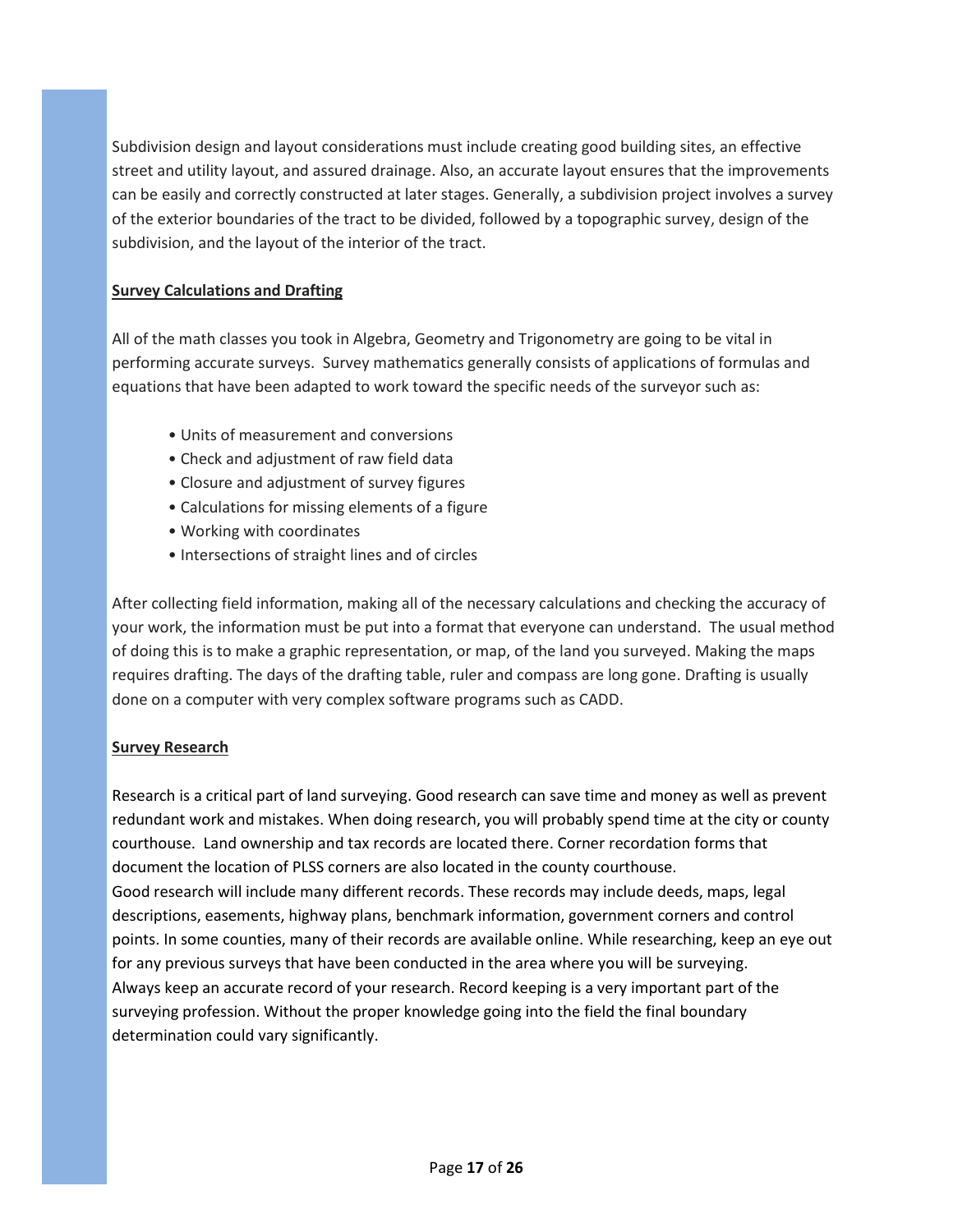#### **Topographic Surveys**

Much like any other type of survey, a topographic survey, or topo survey for short, is done to locate natural and man-made features on a particular parcel of land. The topo survey is different in that the elevation of the surface of the land is surveyed and represented on the resulting map of the survey. The topo survey usually also includes any man-made underground features, like utility lines. The survey will also show above ground improvements like buildings, utility poles, retaining walls, etc.

The elevation or differences in elevation on the surface is usually shown as contours. A contour line is a line that connects points of equal elevation. These contours are a way to represent the relative elevations of the surface of the land.



Topographic surveys are usually carried out in order to have an accurate record of the existing conditions of a parcel of land that is about to undergo some type of construction activity.

Design Engineers use a topo survey as the beginning surface of their design and then plan what the proposed final surface will be like. Having this original surface allows the Engineer to calculate the amount of earthwork that might be needed to bring the site to the final grade. Many times, a topo survey is very helpful on a severely limited site. The site might be limited by extreme terrain (steep slopes) by existing features or adjacent structures. A precise topo survey will ensure the designed improvement will fit on the site within those limitations.

A topographic survey is done by land surveyors on the surface of the land, usually with an instrument called a total station. Some surveyors now may also use a survey grade GPS unit to do this type of work.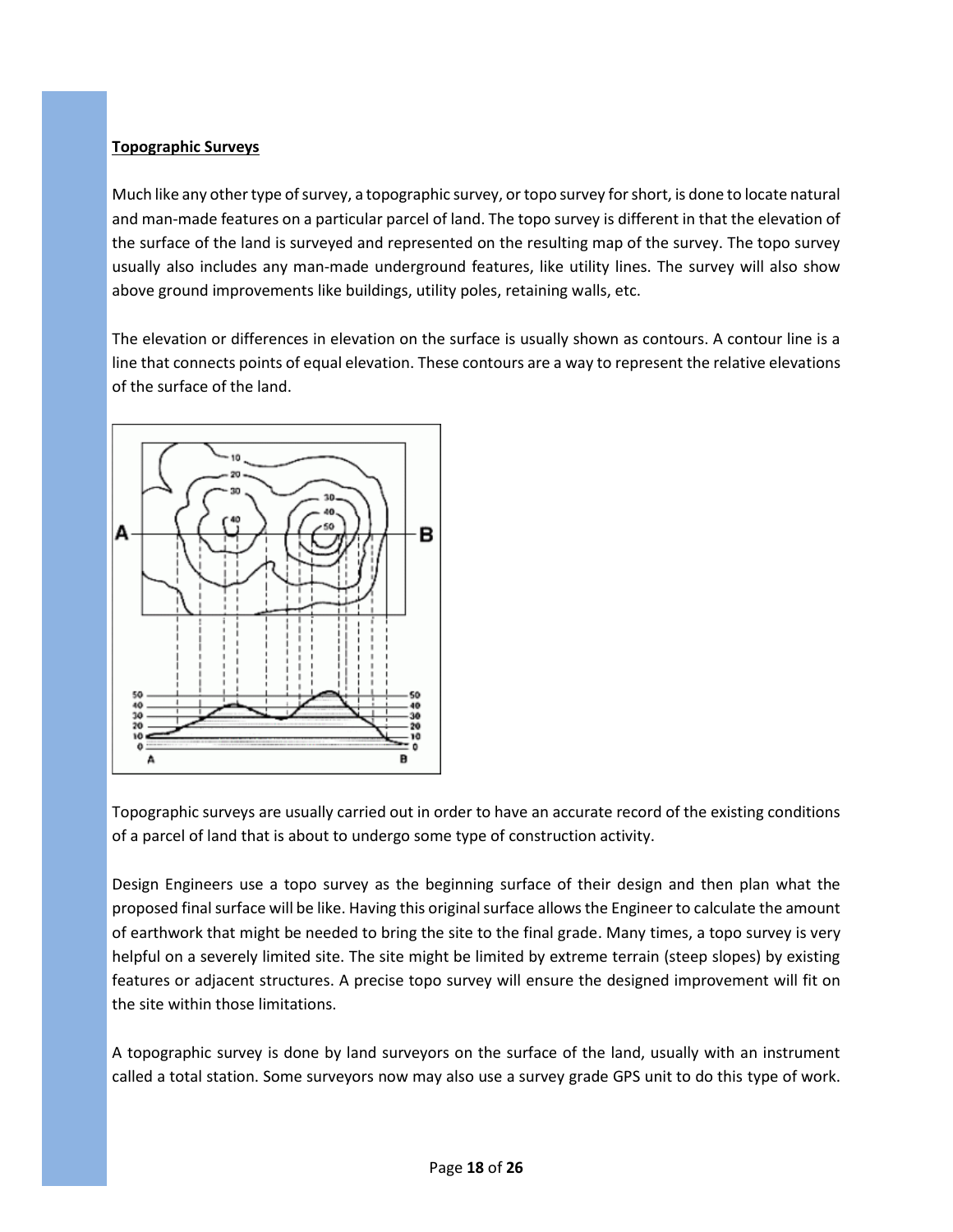Either way, this is somewhat manual work. A surveyor walks the entire site taking shots (horizontal location and elevation) at a specific interval in order to meet the project accuracy requirements. The final product from a topographic survey is a map with all of the required features shown along with the contours representing elevations. An electronic map may also be supplied to an Engineer and/or Architect for their use in further design.

#### **Non-Surveying Work**

Non-surveying work is any work that does not fall into one of the above categories. Work such as scheduling and supervising personnel, vehicle maintenance, organizing equipment or job planning is considered non-surveying work. Some of your daily duties may include some of these tasks but these tasks should not constitute the majority of your workday.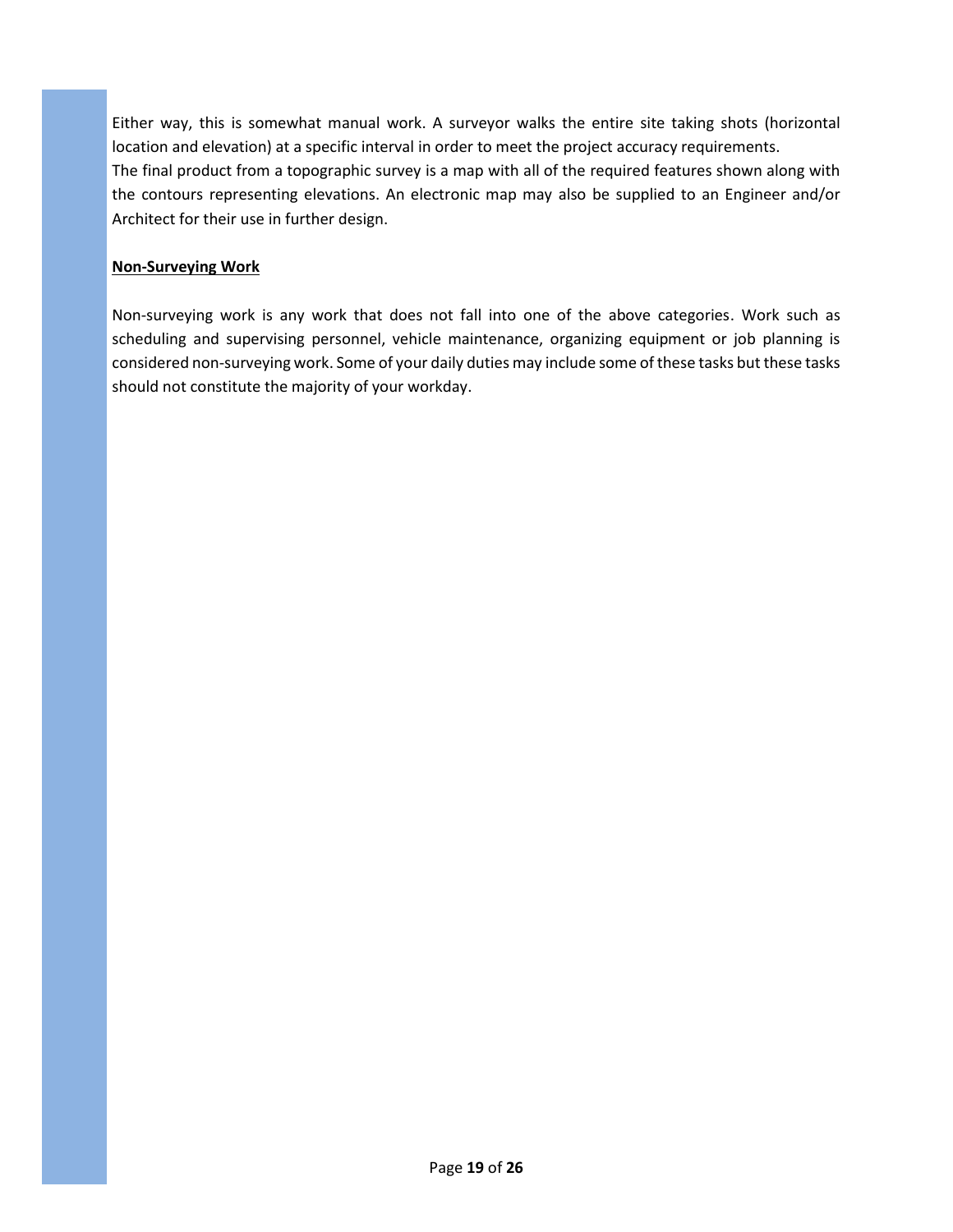# **Engineering Experience Descriptions**

#### **Research**

Research is most easily defined as **"**systematic investigation to establish facts or principles or to collect information on a subject." How does that apply to engineering? In essence, research in engineering is research to improve the practice of engineering – it gives engineers better ways to do their job.

Engineering research seeks to advance the practice of engineering by means such as:

- Discovery of new materials, theoretical models and processes which can enhance the performance, quality, efficiency, cost effectiveness and life of engineering systems
- Increasing the quality of models by which predictions are made, thereby improving process understanding
- Investigating and defining the properties of new or existing materials, systems, and resources so that their use can be more appropriate and reliable to the end-user
- Developing improved design methodologies so that the resultant outcome is more efficient or reliable, or poses less risk to its end-users
- Improving control and risk management frameworks around particular families of engineering problems

Major contributors to engineering research around the world include governments, private business, and academia. The results of engineering research can emerge in journal articles, at academic conferences, and in the form of new products on the market.

Military-related research into science and technology has led to ["dual-use"](http://en.wikipedia.org/wiki/Dual-use) applications, with the adaptation of weaponry, communications and other defense systems to civilian use. For example programmable [digital computers](http://en.wikipedia.org/wiki/Digital_computer) and the [Internet](http://en.wikipedia.org/wiki/Internet) which connects them, the [GPS](http://en.wikipedia.org/wiki/GPS) satellite network, [fiber-optic cable,](http://en.wikipedia.org/wiki/Fiber-optic_cable) [radar](http://en.wikipedia.org/wiki/Radar) and [lasers](http://en.wikipedia.org/wiki/Laser) were originally military-related research.

#### **Specifications**

A specification is very detailed set of [requirements](http://requirements.askdefine.com/) that must be met by a material, product, or service. In [engineering,](http://engineering.askdefine.com/) [manufacturing,](http://manufacturing.askdefine.com/) and [business,](http://business.askdefine.com/) it is vital for suppliers, purchasers, and users of materials, products, or services to understand and agree upon all requirements. A specification is a type of a [standard](http://standard.askdefine.com/) that is often referenced by a [contract](http://contract.askdefine.com/) or procurement document. It provides the necessary details about the specific requirements.

A specification might include:

• Descriptive title and scope of the specification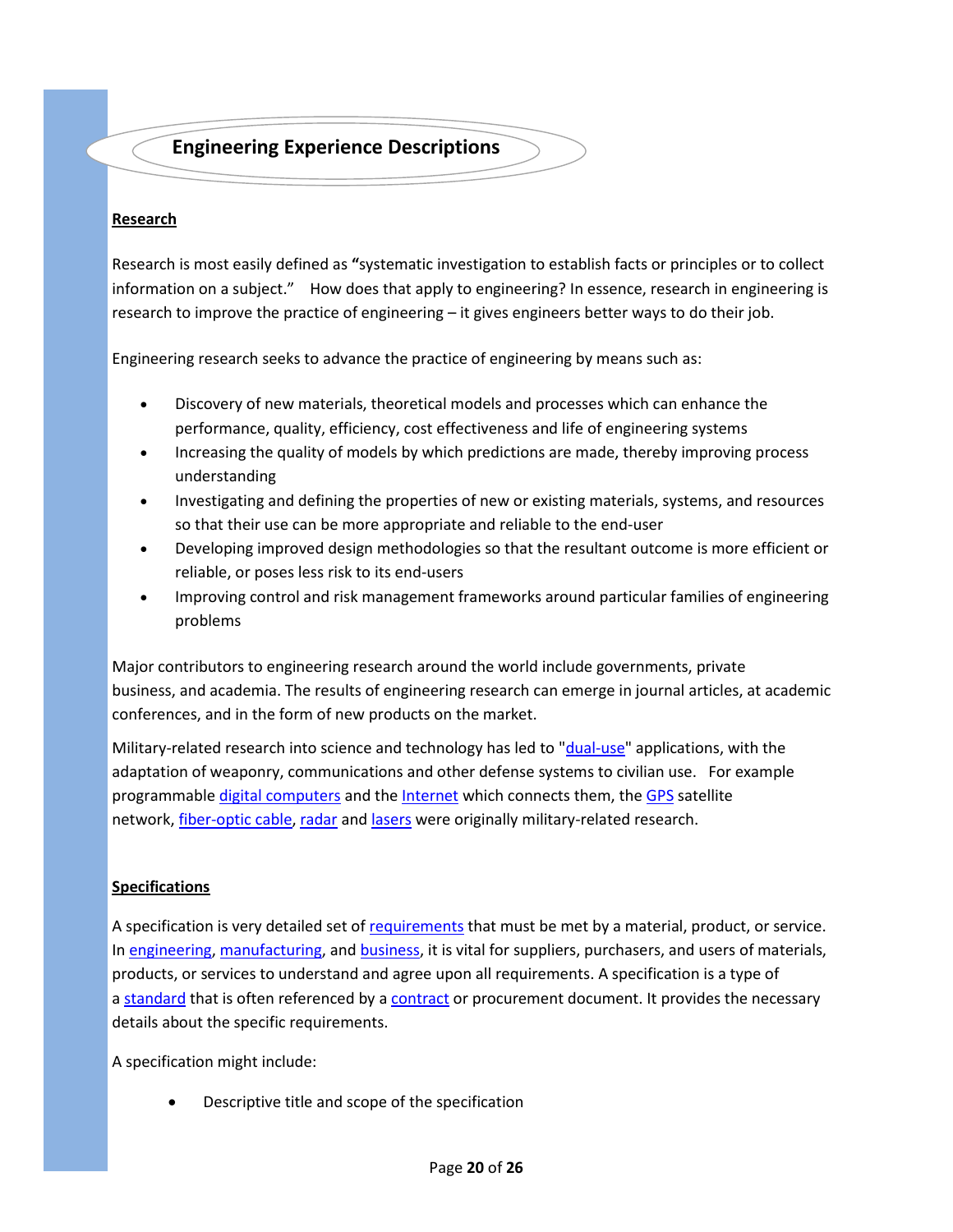- Date of last effective revision and revision designation
- Person, office, or agency responsible for questions on the specification, updates, and deviations.
- The significance or importance of the specification and its intended use.
- Terminology and definitions to clarify the meanings of the specification
- Test methods for measuring all specified characteristics
- Material requirements: physical, mechanical, electrical, chemical, etc. Targets and tolerances.
- Performance requirements. Targets and tolerances.
- Drawings, photographs, or [technical illustrations](http://www.askdefine.com/search?q=technical%20illustration)
- Workmanship
- Certifications required.
- Safety considerations and requirements
- Environmental considerations and requirements
- Quality requirements, [Sampling \(statistics\),](http://www.askdefine.com/search?q=Sampling%20(statistics)) inspections, acceptance criteria
- Person, office, or agency responsible for enforcement of the specification.
- Completion and delivery.
- Provisions for rejection, reinspection, rehearing, corrective measures

#### **Engineering Report Writing**

Language, to an engineer, is a tool as important as a calculator or sophisticated software. Engineers are writers. On the job, they prepare reports, submit proposals, create guides and manuals, and distribute information in letters and emails. Engineers may spend as much as 60% of their working hours writing.

Each document written by an engineer is produced to achieve a specific purpose. Each document is targeted to a specific audience who plays an essential role in a project in progress. Engineers who are skilled at using language as a precision tool enhance their potential for successful careers. The final report of any project is not just a formality. It is a primary product of the effort and is often the basis for the evaluation of the reporter's professional abilities. The report is also a service to those in need of the information.

Requirements for style, purpose and organization can differ greatly; the format required for one report may not be appropriate for another. They have, however, certain characteristics in common. Once submitted, it should stand on its own. It tends to be circulated, reviewed, and filed. During this process it is subject to critical analysis by a variety of readers. Report writing is one of the primary professional responsibilities of the practicing engineer.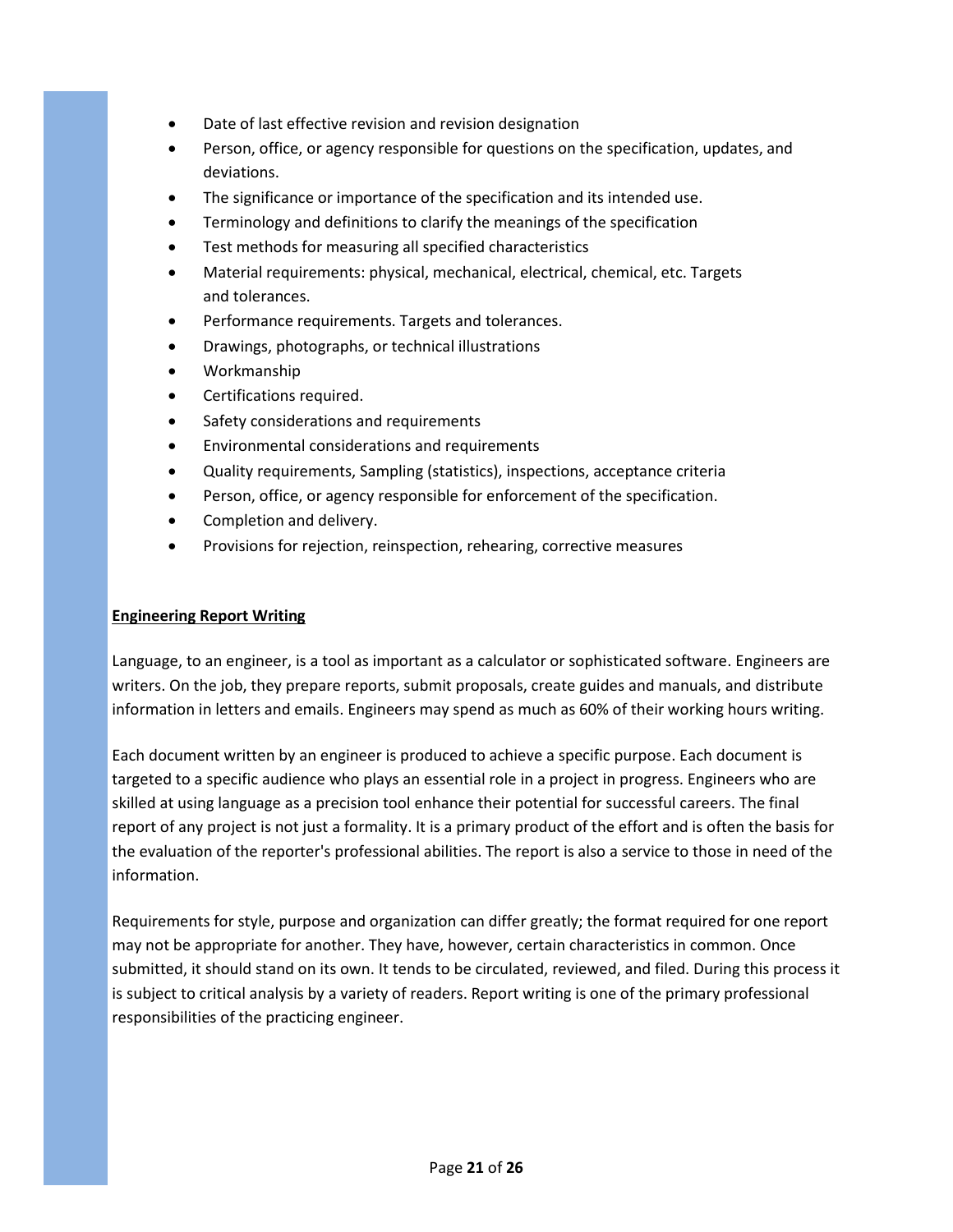#### **Engineering Calculations**

Calculating is the process of working out the answer to a mathematical problem, or a step in this process. Engineers and scientists make many calculations and estimates and base decisions on these calculated or estimated values. Often these skills are overlooked as trivial but are probably the most common source of errors even for experienced engineers. As an example, the rules determining the proper number of significant digits for a measured value are really not that difficult to follow. But if these rules are either not known or are forgotten then errors may be made. Even if these errors are small (i.e., one digit) the consequences may still be significant since most values are used for subsequent calculations. Another reason a single digit error may be important is that the one digit may mean additional costs to your company or a client.

#### **Engineering Design:**

Engineering Design can be defined as "The systematic and creative application of scientific and mathematical principles to practical ends such as the design, manufacture, and operation of efficient and economical structures, machines, processes, and systems." In basic terms, engineering design means to identify a problem or goal, come up with some ideas, and use math to make it work.

- $\circ$  The process to develop a design is called the "Engineering Design Process." The engineering design process is the set of steps that a designer takes to go from first, identifying a problem or need to, at the end, creating and developing a solution that solves the problem or meets the need.
- o The steps of the engineering design process are to:
	- **Define the Problem**
	- **Identify Criteria and Constraints**
	- **Brainstorm Possible Solutions**
	- **Generate Ideas-**
	- **Explore Possibilities**
	- **Select an Approach**
	- **Build a Model or Prototype**
	- **Test and Redesign**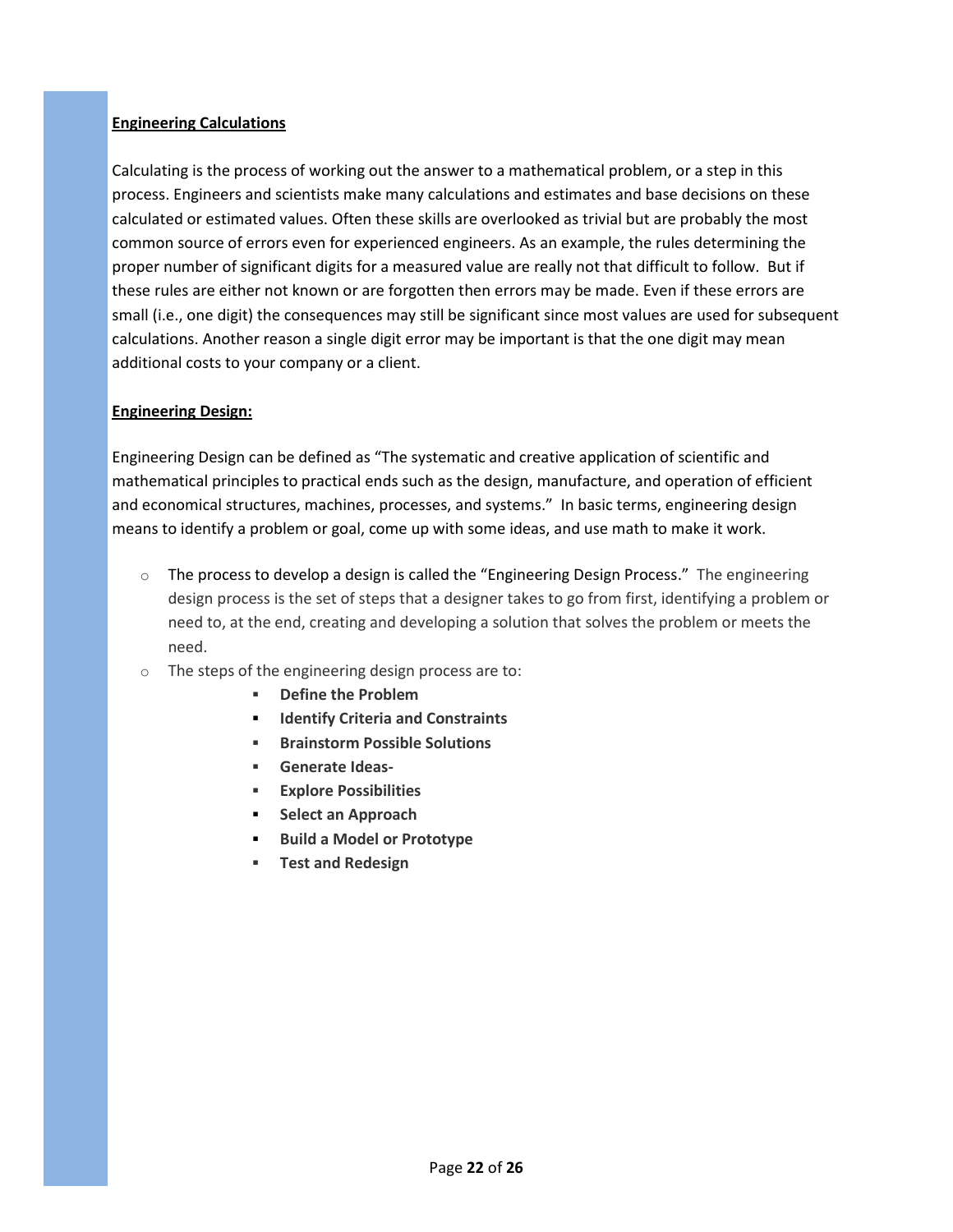$\circ$  During the engineering design process, designers frequently jump back and forth between steps. Going back to earlier steps is common. This way of working is called **iteration**, and it is likely that your process will do the same!



#### **Engineering Drafting:**

The process of producing engineering drawings, and the skill of producing them, is often referred to as **engineering drafting** or **drawing**. Engineering drafting is more than just the drawing of pictures. Engineering drafting communicates all needed information from the engineer who *designed* a part to the workers who will *make* it.

Engineering drafts may use [technical standards](http://en.wikipedia.org/wiki/Technical_standard) that define practical symbols, perspectives, units of measurement, notation systems, visual styles, or layout conventions. These enable a drafter to communicate more concisely by using common symbols. The use of common symbols creates a visual language that helps to ensure the drawing is unambiguous and relatively easy to understand.

#### **Engineering Studies**

An engineering study is most commonly used to determine if a project will be successful. This type of study is called an engineering feasibility study.

An engineering feasibility study is an in-depth analysis of a potential engineering project that looks at the complete picture of the costs required to complete the project as well as the potential benefits of completion. When the engineering feasibility study indicates that the benefits are significant enough, the project moves forward to the final engineering and construction phases.

There are many components to a complete engineering and feasibility study, but generally all of them include eight essential elements: schematics, yield studies, comprehensive plan amendments, rezoning, special use permits, special exceptions, renderings, and environmental constraint analysis.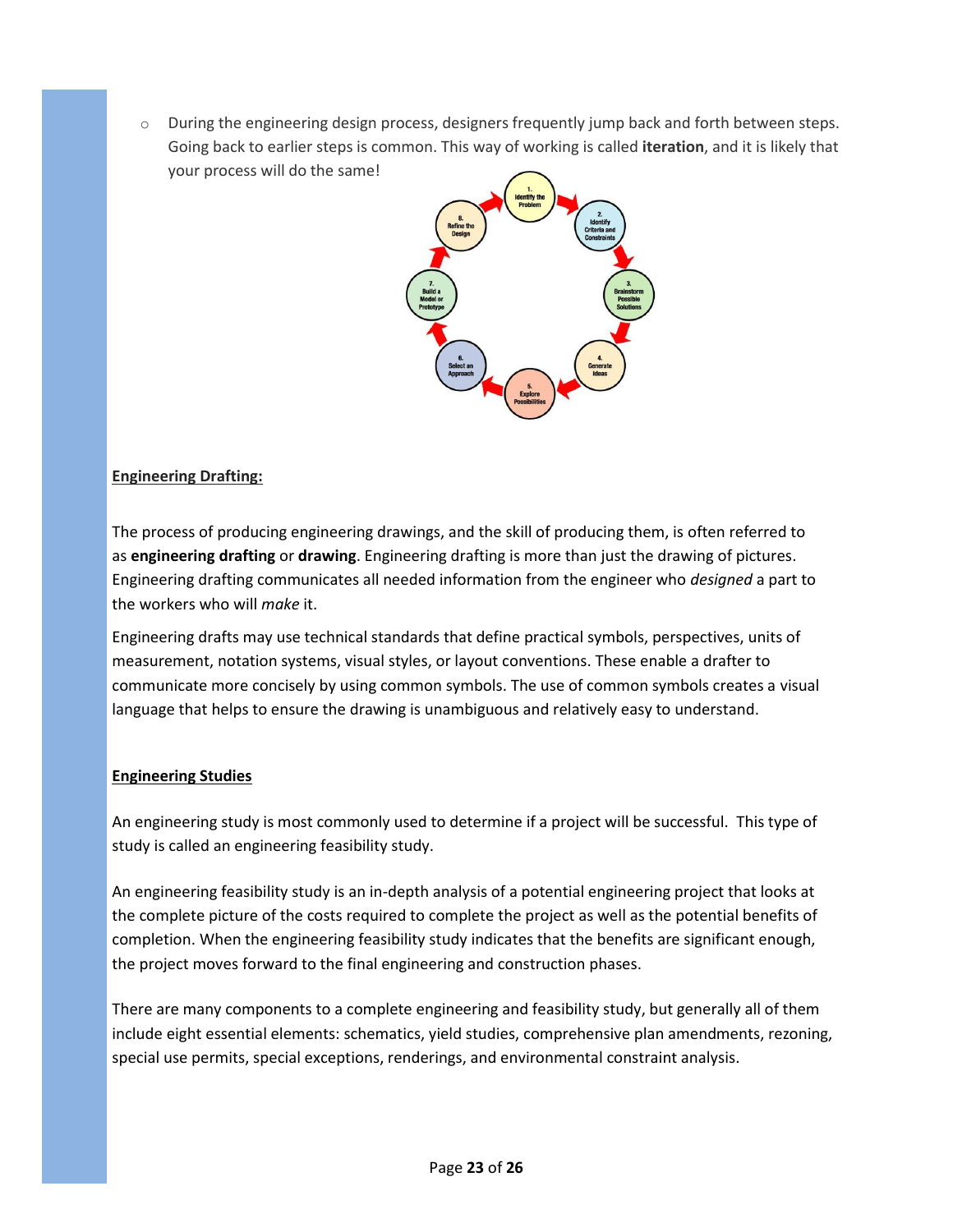- **Schematics.** These detailed descriptions include everything about a project. For example, building schematics might include floor plans, furniture, budgets for equipment, energy efficiency plans, and even narrative descriptions of each space.
- **Yield studies.** These address the potential yield of a given resource. Comprehensive plan amendments. Amendments of this nature are necessary for projects that do not fit within the current plan for a city.
- **Rezoning.** This can be costly but is necessary when a project is planned for a location where the zoning is not appropriate for its use.
- **Special use permits.** These permits can be an alternative to rezoning and allow a property to be used for something other than the use for which it is zoned.
- **Special exceptions.** Similar to permits, these exceptions allow a project to be exempt from the rules that would normally apply.
- **Renderings.** Drawings of the project include facades, land use, landscaping, etc.
- **Environmental constraint analysis.** Addresses any environmental restrictions on the land or area affected by the project in question.

#### **Engineering/Material Testing:**

During the implementation of any engineering design, certain materials will be used to complete the project. These materials might include concrete, steel, specified soils, or plastics. There are millions of materials that may be specified in an engineering design. During the design phase, certain materials and their required qualities were included in the specifications.

When a material is purchased and brought into a project, it has to be tested to make sure it meets the requirements listed in the engineering design specifications. For example, concrete for foundations needs to be mixed to withstand certain amounts of ground movement, steel beams must be able to support a certain weight, or the soils of a construction site must be compacted to a certain density. All of these items need to be tested to make sure they conform to the design specifications.

Many materials have national design standards and they come from the manufacturer with a certification that the materials meet a certain standard. Other materials are tested in a laboratory.

#### **Engineering Evaluation/ Analysis/Modeling:**

"Evaluation" is to judge or determine the significance, worth, or quality of something.

"Analysis" is the process of breaking down something into its parts to learn what they do and how they relate to one another.

"Modeling" is the act of creating a standard or example for imitation or comparison.

Taken together, these terms are the foundation upon which good engineering design rests. Any project must be evaluated (judged) to make sure it is relevant, cost effective and worthwhile. Once an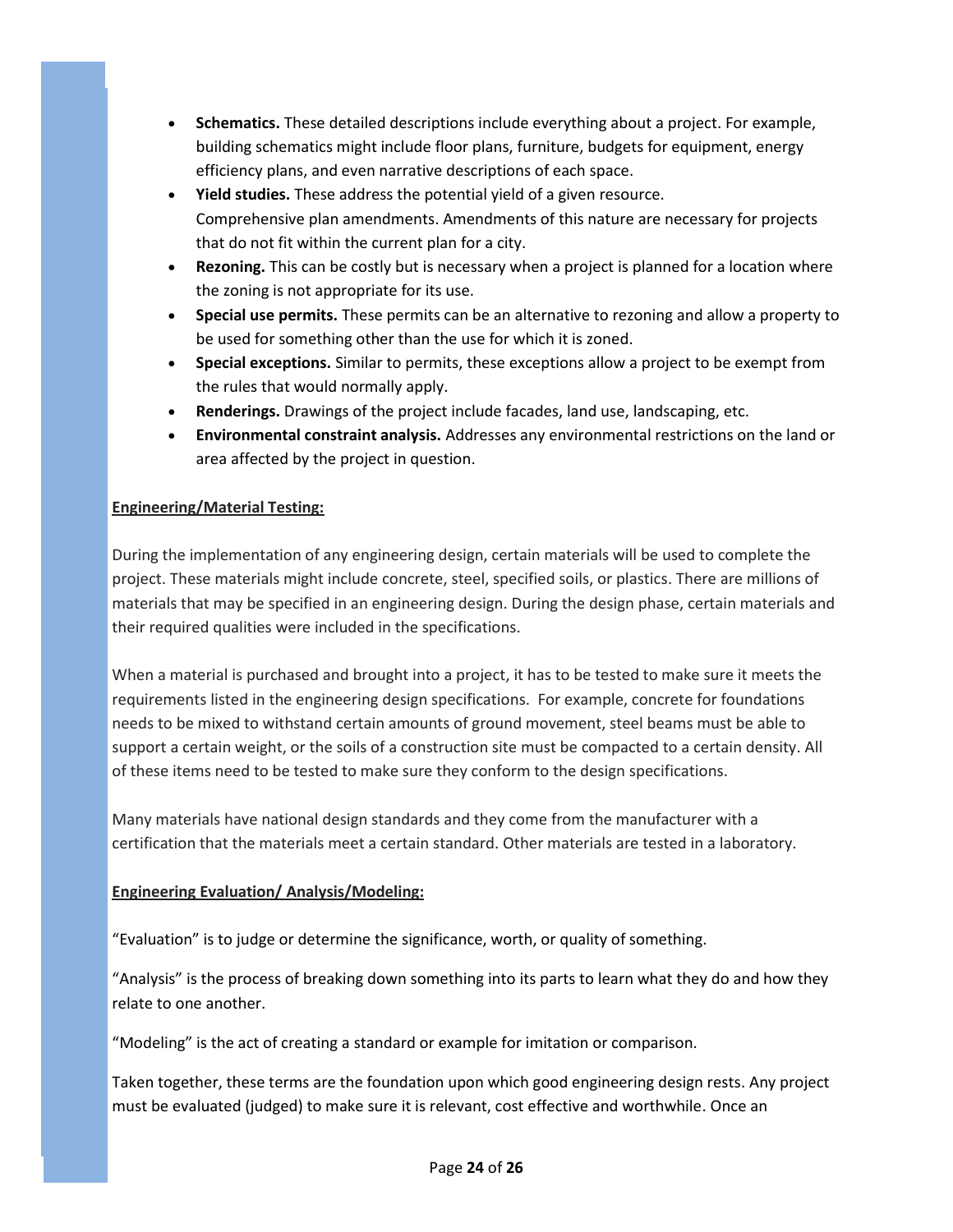evaluation is made, the project is broken down into its component parts to make sure there is a clear understanding of how everything works and fits together. Finally, a model or a representation is made, to show the construction or appearance of a completed project.

#### **Construction Observation/Monitoring/Review:**

After all of the detailed work and mathematic calculations you included in your engineering design, it is important that the project is actually completed as specified. This requires that an engineer physically go to the construction site and observe what is being done. During construction observation, you will make certain that all materials have been tested to make sure they comply with the specifications and ensure the project is being constructed in accordance with the design parameters.

#### **Teaching of Advanced Engineering Subjects**

Teaching at a university counts toward part of your engineering experience. The credit is only given if you are teaching 300 and 400 level courses. You will still need two years of non-teaching experience to qualify for the Principles and Practice of Engineering examination.

#### **QA/QC/Peer Review**

"Quality Assurance" refers to the engineering activities implemented in a system so that requirements for a product or service will be fulfilled. It is the systematic measurement, comparison with a standard, monitoring of processes and an associated feedback loop that prevents errors. "Quality Control" is focused on actual production of a product.

Two principles included in QA/QC are: "Fit for purpose", the product should be suitable for the intended purpose; and "Right first time", mistakes should be eliminated. QA/QC includes management of the quality of raw materials, assemblies, products and components, services related to production, and management, production and inspection processes.

"Peer Review" is the evaluation by an engineer of the work by one or more other engineers (peers). Peer review is done to maintain standards of quality and improve performance.

#### **Business Management**

As you progress in your career, you may become more involved with the management of your company. Business Management includes the activities associated with running a company, such as controlling, leading, monitoring, organizing, and planning. As a general rule, business management does not count towards fulfilling your experience requirements for registration.